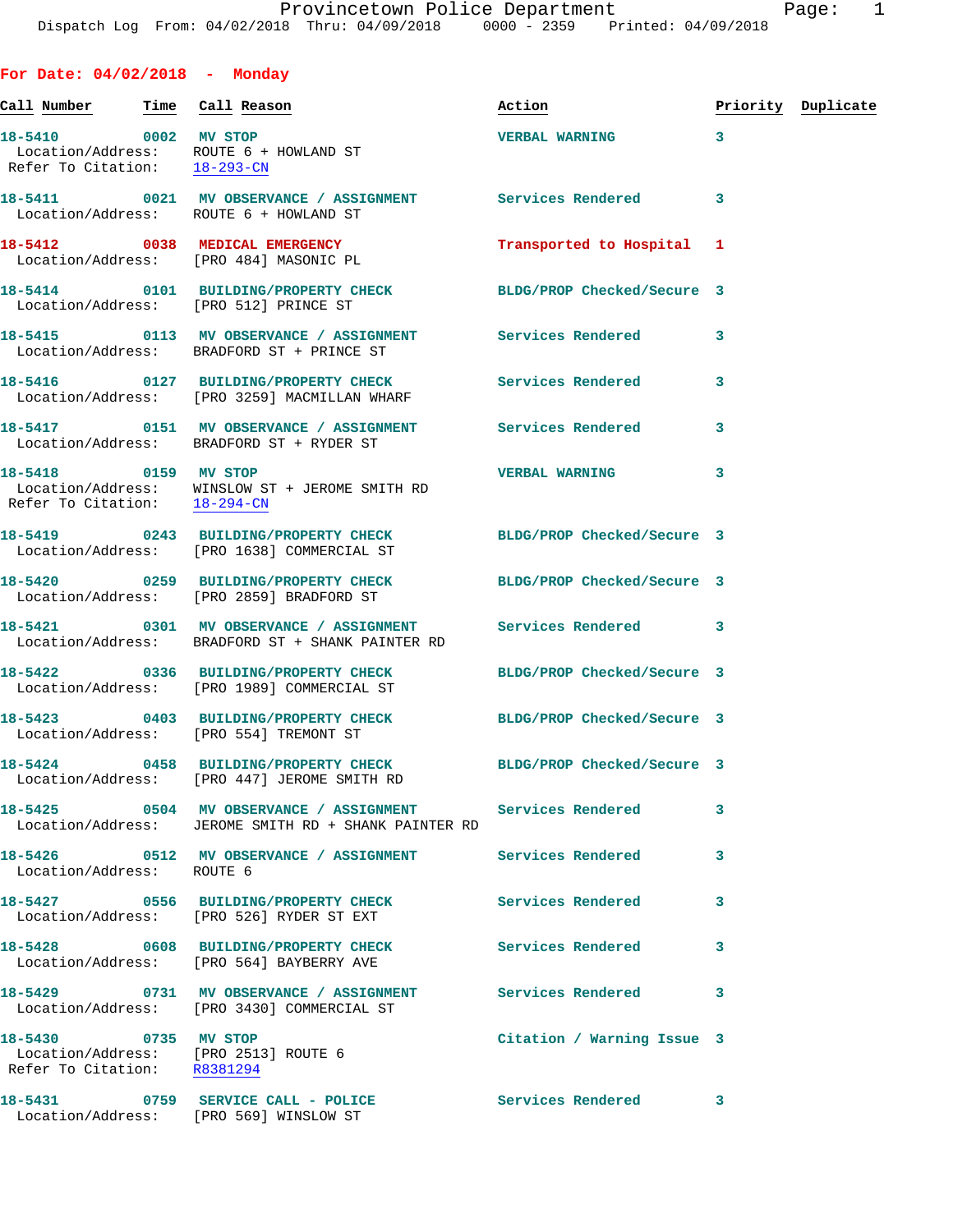|                                                                                                | Provincetown Police Department<br>Dispatch Log From: 04/02/2018 Thru: 04/09/2018 0000 - 2359 Printed: 04/09/2018 |                            |                |
|------------------------------------------------------------------------------------------------|------------------------------------------------------------------------------------------------------------------|----------------------------|----------------|
|                                                                                                | 18-5432 0830 COMPLAINT - GENERAL<br>Location/Address: [PRO 542] SHANK PAINTER RD                                 | <b>SPOKEN TO</b>           | 3              |
|                                                                                                | 18-5433 0856 BUILDING/PROPERTY CHECK BLDG/PROP Checked/Secure 3<br>Location/Address: [PRO 2206] PILGRIMS LANDING |                            |                |
|                                                                                                | 18-5434 0905 ALARM - GENERAL<br>Location/Address: [PRO 2728] COMMERCIAL ST                                       | False Alarm                | 1              |
| 18-5436 0923 FOLLOW UP                                                                         | Location/Address: [PRO 542] SHANK PAINTER RD                                                                     | SPOKEN TO                  | 2              |
| Location/Address: [PRO 2521] ROUTE 6                                                           | 18-5435 0926 MV OBSERVANCE / ASSIGNMENT Services Rendered                                                        |                            | 3              |
|                                                                                                | 18-5437 0935 SERVE SUMMONS<br>Location/Address: [PRO 2977] COMMERCIAL ST                                         | <b>Services Rendered</b>   | 3              |
|                                                                                                | 18-5438 0943 PARK, WALK & TALK<br>Location/Address: COMMERCIAL ST + RYDER ST                                     | Services Rendered          | $\overline{a}$ |
| 18-5439 0952 MV STOP                                                                           | Location/Address: BRADFORD ST + STANDISH ST<br>Refer To Citation: $\frac{18-295-CN}{\sqrt{16}-295-CN}}$          | <b>VERBAL WARNING</b>      | 3              |
|                                                                                                | 18-5440 1001 COMPLAINT - GENERAL<br>Location/Address: [PRO 542] SHANK PAINTER RD                                 | SPOKEN TO                  | 3              |
| 18-5441 1028 MV STOP<br>Refer To Citation: R8381295                                            | Location/Address: [PRO 3296] SHANK PAINTER RD                                                                    | Citation / Warning Issue 3 |                |
|                                                                                                | 18-5442 1038 MEDICAL EMERGENCY<br>Location/Address: [PRO 3670] SHANK PAINTER RD                                  | Transported to Hospital 1  |                |
| 18-5444 1111 MV STOP<br>Location/Address: [PRO 2521] ROUTE 6<br>Refer To Citation: R8381296    |                                                                                                                  | Citation / Warning Issue 3 |                |
| Location/Address: SNAIL RD                                                                     | 18-5445 1121 MV OBSERVANCE / ASSIGNMENT Services Rendered                                                        |                            | 3              |
|                                                                                                | 18-5446 1137 SERVICE CALL - POLICE<br>Location/Address: [PRO 1952] COMMERCIAL ST                                 | Services Rendered          | 3              |
| 18-5447 1219 PARK, WALK & TALK<br>Location/Address: [PRO 569] WINSLOW ST                       |                                                                                                                  | Services Rendered          | $\mathbf{2}$   |
|                                                                                                | 18-5448 1223 SERVICE CALL - POLICE<br>Location/Address: [PRO 537] SHANK PAINTER RD                               | Services Rendered          | 3              |
| 18-5449 1225 MEDICAL EMERGENCY<br>Location/Address: SEASHORE PARK DR                           |                                                                                                                  | Transported to Hospital    | 1              |
| 18-5451 1304 MV STOP<br>Location/Address: [PRO 2521] ROUTE 6<br>Refer To Citation: 18-296-CN   |                                                                                                                  | <b>VERBAL WARNING</b>      | 3              |
|                                                                                                | 18-5452 1329 PROPERTY DAMAGE<br>Location/Address: [PRO 1286] BRADFORD ST                                         | Services Rendered          | 3              |
| 18-5453 1336 MV STOP<br>Location/Address: [PRO 2519] ROUTE 6<br>Refer To Citation: R8381297    |                                                                                                                  | Citation / Warning Issue 3 |                |
| 18-5454 1354 MV STOP<br>Location/Address: [PRO 14] BRADFORD ST<br>Refer To Citation: 18-297-CN |                                                                                                                  | <b>VERBAL WARNING</b>      | 3              |
| 18-5455 1357 MV STOP                                                                           |                                                                                                                  | <b>VERBAL WARNING</b>      | 3              |

Location/Address: [PRO 2521] ROUTE 6

Page: 2<br>18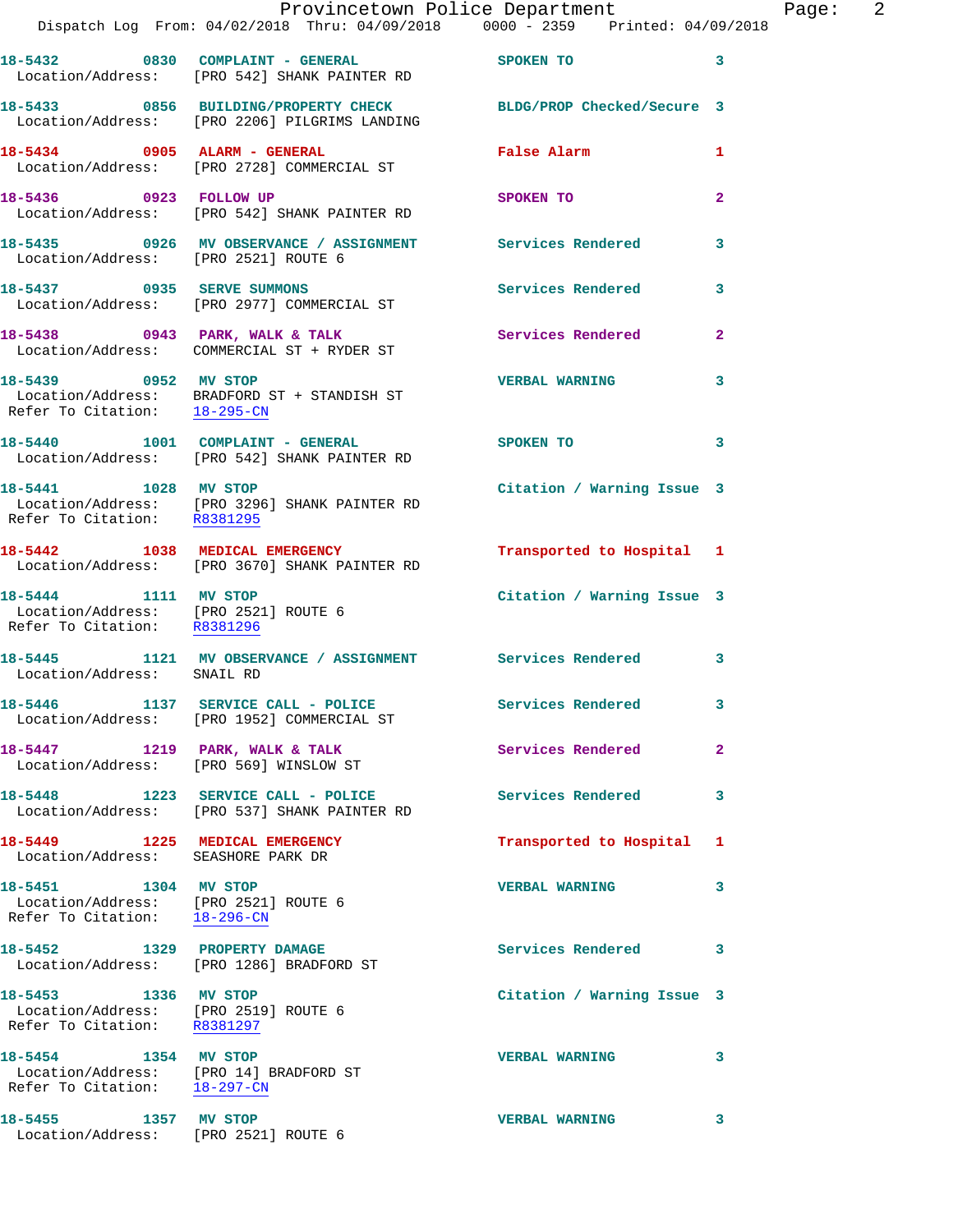Dispatch Log From: 04/02/2018 Thru: 04/09/2018 0000 - 2359 Printed: 04/09/2018 Refer To Citation: 18-298-CN

| 18-5456 1423 MV STOP<br>Location/Address: [PRO 2479] ROUTE 6<br>Refer To Citation: 18-299-CN<br>Refer To Citation: $\overline{18-300-CN}$ |                                                                                                          | <b>VERBAL WARNING</b>      | 3                       |
|-------------------------------------------------------------------------------------------------------------------------------------------|----------------------------------------------------------------------------------------------------------|----------------------------|-------------------------|
| Location/Address: [PRO 569] WINSLOW ST                                                                                                    | 18-5457 1457 SERVICE CALL - POLICE                                                                       | <b>Services Rendered</b>   | $\overline{\mathbf{3}}$ |
| 18-5458 1500 GENERAL INFO                                                                                                                 | Location/Address: [PRO 444] HIGH POLE HILL                                                               | Services Rendered          | 3                       |
|                                                                                                                                           | 18-5459 1535 SERVE PROTECTION ORDER<br>Location/Address: [PRO 2343] BREWSTER ST                          | Could Not Locate           | $\overline{2}$          |
| Location/Address: [PRO 2521] ROUTE 6                                                                                                      | 18-5460 1544 MV OBSERVANCE / ASSIGNMENT Services Rendered                                                |                            | 3                       |
|                                                                                                                                           | 18-5462 1631 ASSIST CITIZEN<br>Location/Address: [PRO 3711] GEORGES PATH                                 | Services Rendered          | 3                       |
|                                                                                                                                           | 18-5463 1648 PARK, WALK & TALK<br>Location/Address: [PRO 3004] BRADFORD ST                               | Services Rendered          | $\mathbf{2}$            |
|                                                                                                                                           | 18-5464 1747 PARK, WALK & TALK<br>Location/Address: [PRO 105] COMMERCIAL ST                              | Services Rendered          | $\mathbf{2}$            |
|                                                                                                                                           | 18-5465 1749 SERVICE CALL - POLICE<br>Location/Address: [PRO 105] COMMERCIAL ST                          | Services Rendered          | 3                       |
| Location/Address: [PRO 2513] ROUTE 6                                                                                                      | 18-5466 1840 MV OBSERVANCE / ASSIGNMENT Services Rendered                                                |                            | 3                       |
| 18-5467 1947 MEDICAL EMERGENCY<br>Location/Address: [PRO 3222] ALDEN ST                                                                   |                                                                                                          | Transported to Hospital 1  |                         |
| Location/Address: [PRO 521] ROUTE 6                                                                                                       | 18-5468 2000 BUILDING/PROPERTY CHECK                                                                     | <b>Services Rendered</b>   | 3                       |
|                                                                                                                                           | 18-5470 2027 BUILDING/PROPERTY CHECK<br>Location/Address: [PRO 2540] RACE POINT RD                       | Services Rendered          | 3                       |
|                                                                                                                                           | 18-5471 2045 BUILDING/PROPERTY CHECK<br>Location/Address: [PRO 516] RACE POINT RD                        | BLDG/PROP Checked/Secure 3 |                         |
| 18-5472 2056 PARK, WALK & TALK                                                                                                            | Location: [PRO 3431] LOPES SQUARE                                                                        | Services Rendered 2        |                         |
|                                                                                                                                           | 18-5473 2105 PARK, WALK & TALK<br>Location/Address: [PRO 105] COMMERCIAL ST                              | Services Rendered          | $\mathbf{2}$            |
|                                                                                                                                           | 18-5474 2113 BUILDING/PROPERTY CHECK Services Rendered 3<br>Location/Address: [PRO 2898] JEROME SMITH RD |                            |                         |
|                                                                                                                                           | 18-5476 2113 BUILDING/PROPERTY CHECK<br>Location/Address: [PRO 2483] COMMERCIAL ST                       | BLDG/PROP Checked/Secure 3 |                         |
|                                                                                                                                           | 18-5475 2114 BUILDING/PROPERTY CHECK<br>Location/Address: [PRO 1840] COMMERCIAL ST                       | Services Rendered          | $\overline{\mathbf{3}}$ |
|                                                                                                                                           | 18-5477 2118 MV OBSERVANCE / ASSIGNMENT<br>Location/Address: COMMERCIAL ST + SNAIL RD                    | No Action Required         | 3                       |
|                                                                                                                                           | 18-5478 2124 MV OBSERVANCE / ASSIGNMENT No Action Required<br>Location/Address: HOWLAND ST + BRADFORD ST |                            | 3                       |
| Location/Address: [PRO 2519] ROUTE 6                                                                                                      | 18-5479 2136 MV OBSERVANCE / ASSIGNMENT Services Rendered                                                |                            | 3                       |
|                                                                                                                                           | 18-5480 2319 MV OBSERVANCE / ASSIGNMENT Services Rendered 3                                              |                            |                         |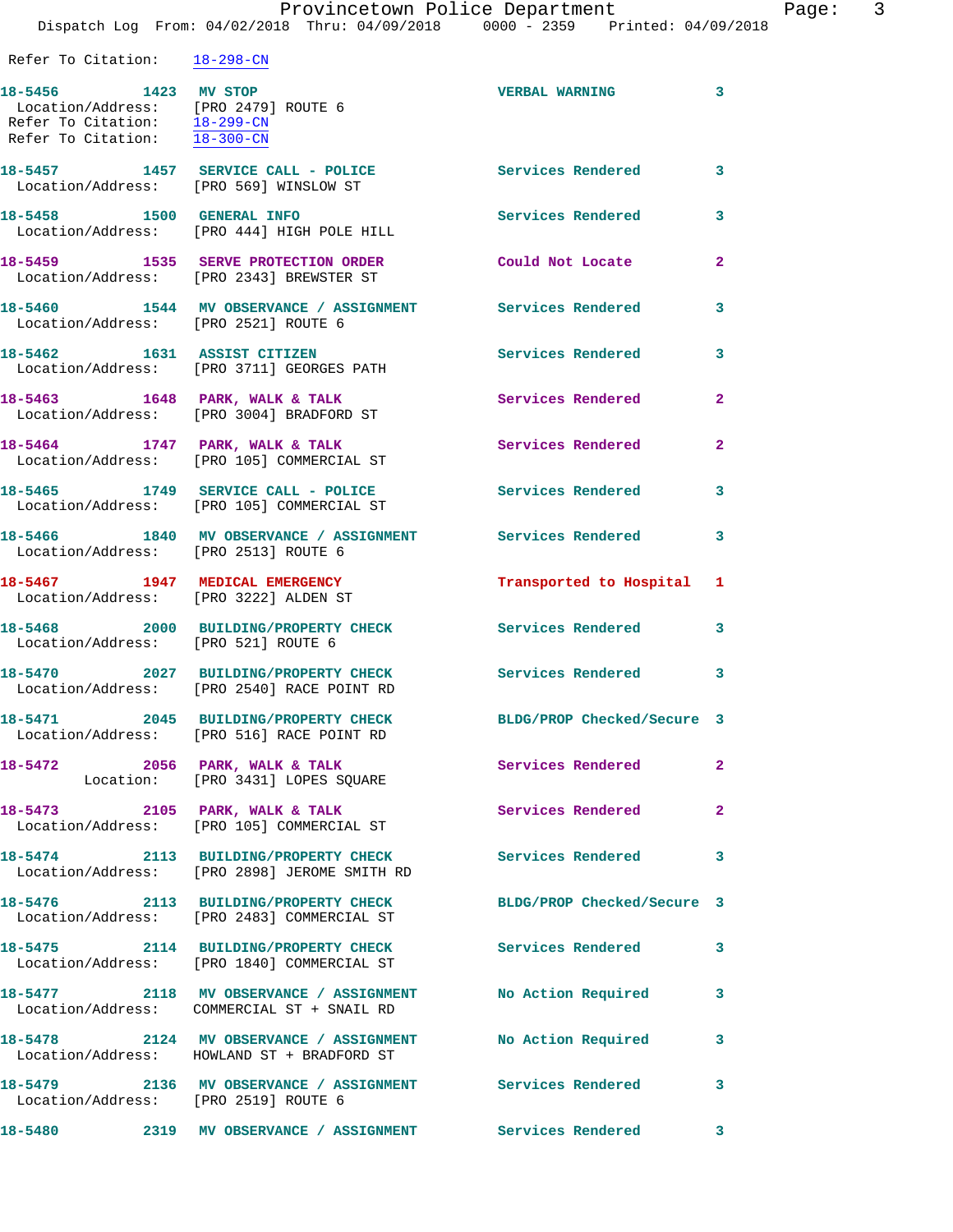Location/Address: [PRO 2521] ROUTE 6

## **For Date: 04/03/2018 - Tuesday**

|                                                     | 18-5481 0110 BUILDING/PROPERTY CHECK<br>Location/Address: [PRO 530] SHANK PAINTER RD      | BLDG/PROP Checked/Secure 3 |              |
|-----------------------------------------------------|-------------------------------------------------------------------------------------------|----------------------------|--------------|
|                                                     | Location/Address: [PRO 1638] COMMERCIAL ST                                                | BLDG/PROP Checked/Secure 3 |              |
|                                                     | 18-5483 0138 MV OBSERVANCE / ASSIGNMENT<br>Location/Address: BRADFORD ST + STANDISH ST    | <b>Services Rendered</b>   | 3            |
|                                                     | 18-5484 0147 MV OBSERVANCE / ASSIGNMENT<br>Location/Address: BRADFORD ST + HOWLAND ST     | Services Rendered 3        |              |
|                                                     | 18-5485 0211 BUILDING/PROPERTY CHECK<br>Location/Address: [PRO 444] HIGH POLE HILL        | BLDG/PROP Checked/Secure 3 |              |
|                                                     | 18-5486 0238 BUILDING/PROPERTY CHECK<br>Location/Address: [PRO 447] JEROME SMITH RD       | BLDG/PROP Checked/Secure 3 |              |
|                                                     | 18-5487 0305 MV OBSERVANCE / ASSIGNMENT<br>Location/Address: BRADFORD ST + HIGH POLE HILL | Services Rendered 3        |              |
|                                                     | 18-5488 0500 BUILDING/PROPERTY CHECK<br>Location/Address: [PRO 182] COMMERCIAL ST         | BLDG/PROP Checked/Secure 3 |              |
|                                                     | 18-5489 0512 MV OBSERVANCE / ASSIGNMENT<br>Location/Address: COMMERCIAL ST + SNAIL RD     | Services Rendered 3        |              |
|                                                     | 18-5490 0514 BUILDING/PROPERTY CHECK<br>Location/Address: [PRO 3259] MACMILLAN WHARF      | BLDG/PROP Checked/Secure 3 |              |
|                                                     | 18-5492 0730 LOST PROPERTY<br>Location/Address: [PRO 105] COMMERCIAL ST                   | Services Rendered          | 3            |
| Location/Address: [PRO 569] WINSLOW ST              | 18-5493 0800 SERVICE CALL - POLICE                                                        | Services Rendered          | 3            |
|                                                     | 18-5494 0822 SERVICE CALL - POLICE<br>Location/Address: [PRO 542] SHANK PAINTER RD        | Services Rendered          | 3            |
| $18-5495$ 0904 PARK, WALK & TALK                    | Location/Address: [PRO 3121] COMMERCIAL ST                                                | Services Rendered          | $\mathbf{2}$ |
|                                                     | 18-5496 0915 MV OBSERVANCE / ASSIGNMENT<br>Location/Address: [PRO 539] SHANK PAINTER RD   | <b>Services Rendered</b> 3 |              |
| Location/Address: [PRO 1615] BANGS ST               | 18-5497 0938 MEDICAL EMERGENCY                                                            | Services Rendered          |              |
| 18-5498 0938 FIRE - BRUSH                           | Location/Address: [PRO 3165] RACE POINT RD                                                | Referred to Other Agency 1 |              |
| 18-5500 0951 ANIMAL CALL                            | Location/Address: [PRO 1251] SEASHORE PARK DR                                             | Services Rendered          | $\mathbf{2}$ |
|                                                     | 18-5501 0958 BUILDING/PROPERTY CHECK<br>Location/Address: [PRO 2499] RACE POINT RD        | Services Rendered          | 3            |
|                                                     | 18-5502 1003 SERVICE CALL - POLICE<br>Location/Address: [PRO 2940] NELSON AVE             | Services Rendered          | 3            |
| 18-5503 1005 LOST WALLET                            | Location/Address: [PRO 1651] DAGGETT LN                                                   | Services Rendered          | 3            |
| 18-5504 1021 MV STOP<br>Refer To Citation: R8381298 | Location/Address: [PRO 737] BRADFORD ST                                                   | Citation / Warning Issue 3 |              |
|                                                     |                                                                                           |                            |              |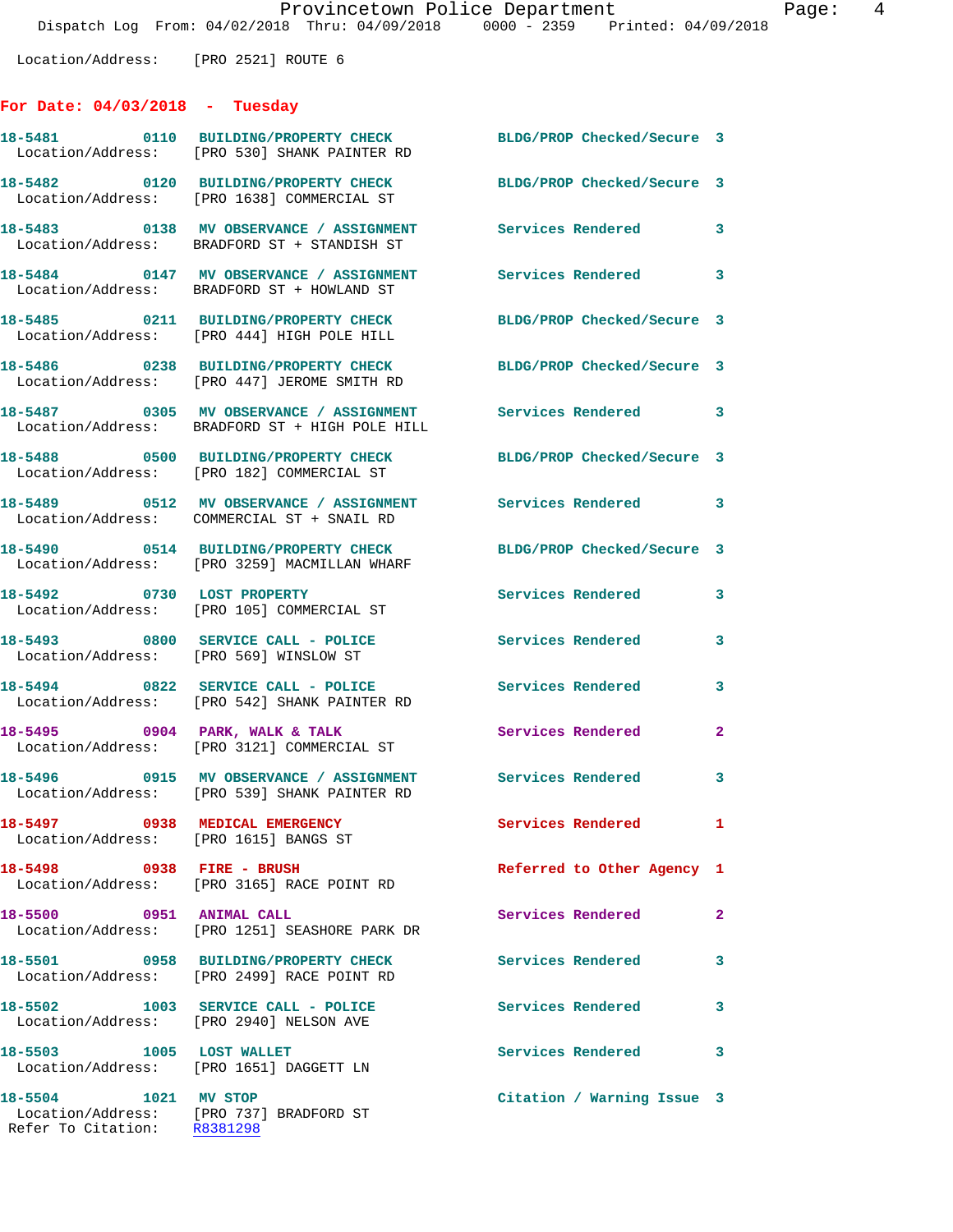Provincetown Police Department Page: 5 Dispatch Log From: 04/02/2018 Thru: 04/09/2018 0000 - 2359 Printed: 04/09/2018 **18-5505 1051 AMMUNITION Transferred Custody 2**  Location/Address: [PRO 1760] PRISCILLA ALDEN RD **18-5506 1127 DRONE FLIGHT Services Rendered 2**  Location/Address: [PRO 106] COMMERCIAL ST **18-5507 1130 PARK, WALK & TALK Services Rendered 2**  Location/Address: [PRO 3259] MACMILLAN WHARF **18-5508 1200 SERVICE CALL - POLICE Services Rendered 3**  Location/Address: [PRO 569] WINSLOW ST **18-5509 1229 PARKING COMPLAINT Services Rendered 3**  Location/Address: COMMERCIAL ST **18-5510 1238 FIREARMS / WEAPONS Transferred Custody 2**  Location/Address: [PRO 986] MAYFLOWER AVE 18-5511 1315 MV STOP 1200 No Action Required 3 Location/Address: [PRO 1646] WINSLOW ST **18-5512 1338 COMPLAINT - GENERAL Services Rendered 3**  Location/Address: [PRO 2343] BREWSTER ST **18-5513 1354 ASSAULT Services Rendered 1**  Location/Address: [PRO 3296] SHANK PAINTER RD **18-5514 1404 MEDICAL EMERGENCY Transported to Hospital 1**  Location/Address: [PRO 440] HARRY KEMP WAY **18-5517 1438 DISTURBANCE - FIGHT / ARGUMENT SPOKEN TO 1**  Location/Address: [PRO 2818] CONWELL ST **18-5518 1446 DISTURBANCE - FIGHT / ARGUMENT Services Rendered 1**  Location/Address: [PRO 440] HARRY KEMP WAY **18-5519 1453 SERVICE CALL - POLICE Services Rendered 3**  Location/Address: [PRO 569] WINSLOW ST **18-5520 1521 BUILDING/PROPERTY CHECK Services Rendered 3**  Location/Address: [PRO 3259] MACMILLAN WHARF **18-5522 1540 ASSIST CITIZEN Services Rendered 3**  Location/Address: [PRO 542] SHANK PAINTER RD **18-5521 1544 MV OBSERVANCE / ASSIGNMENT Services Rendered 3**  Location/Address: [PRO 2521] ROUTE 6 **18-5523 1626 BUILDING/PROPERTY CHECK Services Rendered 3** 

 Location/Address: [PRO 2483] COMMERCIAL ST **18-5525 1714 ANIMAL CALL FOLLOW UP 2**  Location/Address: [PRO 1183] COMMERCIAL ST **18-5526 1813 BUILDING/PROPERTY CHECK Services Rendered 3**  Location/Address: [PRO 2898] JEROME SMITH RD **18-5527 1814 BUILDING/PROPERTY CHECK BLDG/PROP Checked/Secure 3**  Location/Address: [PRO 447] JEROME SMITH RD **18-5528 1833 BUILDING/PROPERTY CHECK BLDG/PROP Checked/Secure 3**  Location/Address: [PRO 106] COMMERCIAL ST **18-5530 1941 MV OBSERVANCE / ASSIGNMENT Services Rendered 3**  Location/Address: [PRO 2519] ROUTE 6 **18-5529 1949 HARASSMENT / THREATS FOLLOW UP 2** 

Location/Address: COMMERCIAL ST

18-5531 2022 PARK, WALK & TALK **Services Rendered** 2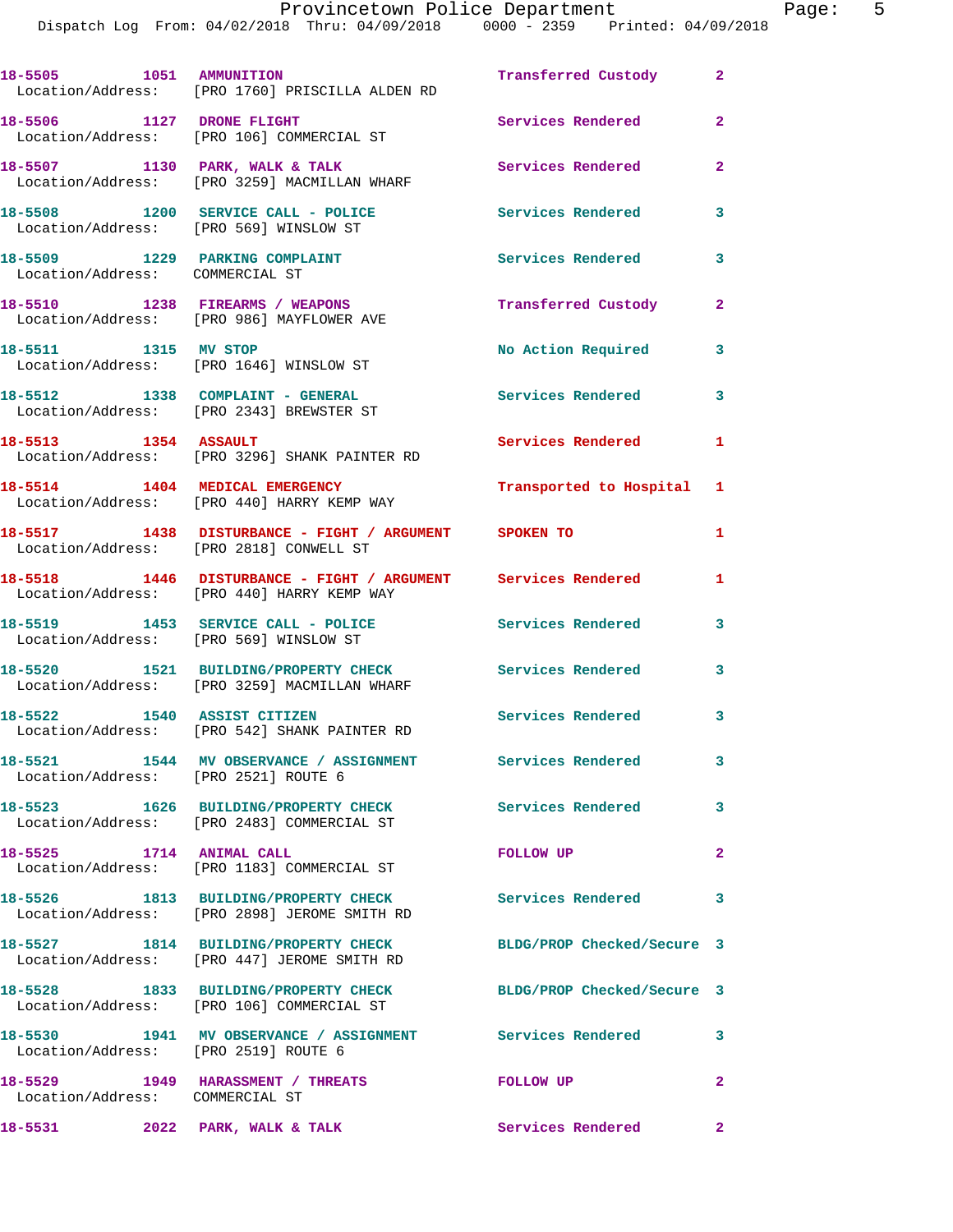|                          | Provincetown Police Department<br>Dispatch Log From: 04/02/2018 Thru: 04/09/2018 0000 - 2359 Printed: 04/09/2018 |                            |              |
|--------------------------|------------------------------------------------------------------------------------------------------------------|----------------------------|--------------|
|                          | Location/Address: [PRO 105] COMMERCIAL ST                                                                        |                            |              |
|                          | 18-5532 2025 BUILDING/PROPERTY CHECK BLDG/PROP Checked/Secure 3<br>Location/Address: [PRO 2483] COMMERCIAL ST    |                            |              |
|                          | 18-5533 2033 LARCENY / FORGERY / FRAUD FOLLOW UP<br>Location/Address: [PRO 1429] SANDY HILL LN                   |                            | 2            |
|                          | 18-5534 2051 MV OBSERVANCE / ASSIGNMENT No Action Required<br>Location/Address: ROUTE 6 + CONWELL ST             |                            | 3            |
|                          | $18-5535$ 2204 ALARM - FIRE<br>Location/Address: [PRO 182] COMMERCIAL ST                                         | <b>FOLLOW UP</b>           | 1            |
|                          | 18-5536 2349 PARK, WALK & TALK<br>Location/Address: [PRO 105] COMMERCIAL ST                                      | No Action Required         | $\mathbf{2}$ |
|                          | 18-5537 2354 PROPERTY DAMAGE<br>Location/Address: [PRO 2254] COMMERCIAL ST                                       | <b>Services Rendered</b>   | 3            |
|                          | For Date: $04/04/2018$ - Wednesday                                                                               |                            |              |
|                          | 18-5539 0118 MEDICAL EMERGENCY<br>Location/Address: [PRO 542] SHANK PAINTER RD<br>Refer To Arrest: 18-20-AR      | Transported to Hospital 1  |              |
|                          | 18-5542 0656 CRUISER MAINTENANCE<br>Location/Address: [PRO 542] SHANK PAINTER RD                                 | <b>Services Rendered</b>   | 3            |
|                          | 18-5544 0758 SERVICE CALL - SCHOOL<br>Location/Address: [PRO 569] WINSLOW ST                                     | Services Rendered          | 3            |
|                          | 18-5545 0816 ANIMAL CALL<br>Location/Address: [PRO 488] MAYFLOWER ST                                             | Services Rendered          | $\mathbf{2}$ |
|                          | 18-5548 0908 MEDICAL EMERGENCY Services Rendered<br>Location/Address: [PRO 2667] CAPTAIN BERTIES WAY             |                            | 1            |
|                          | 18-5549 0928 MEDICAL EMERGENCY<br>Location/Address: [PRO 542] SHANK PAINTER RD<br>Refer To Arrest: 18-21-AR      | <b>Services Rendered</b>   | 1            |
| 18-5550 0946 LOST WALLET | Location/Address: [PRO 542] SHANK PAINTER RD                                                                     | Services Rendered          | 3            |
|                          | 18-5551 0952 MV COMPLAINT<br>Location/Address: [PRO 3456] RYDER ST EXT                                           | Services Rendered          | 2            |
| 18-5552 1028 VANDALISM   | Location/Address: [PRO 2638] COMMERCIAL ST                                                                       | SPOKEN TO                  | 3            |
|                          | 18-5553 1042 ESCORT / TRANSPORT<br>Location/Address: [ORL 1] ROCK HARBOR RD                                      | Transferred Custody        | 3            |
|                          | 18-5555 1104 KEEP THE PEACE<br>Location/Address: [PRO 2343] BREWSTER ST                                          | Services Rendered          | $\mathbf{2}$ |
|                          | 18-5556 1157 HAZARDS<br>Location/Address: [PRO 2030] DUNCAN LN                                                   | Referred to Other Agency 2 |              |
|                          | 18-5557 1453 SERVICE CALL - POLICE<br>Location/Address: [PRO 569] WINSLOW ST                                     | Services Rendered          | 3            |
|                          | 18-5559 1556 BUILDING/PROPERTY CHECK Services Rendered<br>Location/Address: [PRO 440] HARRY KEMP WAY             |                            | 3            |
|                          | 18-5560 1558 ASSIST DEPARTMENT / MUTUAL AID FOLLOW UP<br>Location/Address: [PRO 3222] ALDEN ST                   |                            | 3            |
|                          | 18-5562 1606 PARK, WALK & TALK                                                                                   | <b>Services Rendered</b>   | $\mathbf{2}$ |

Page: 6<br>8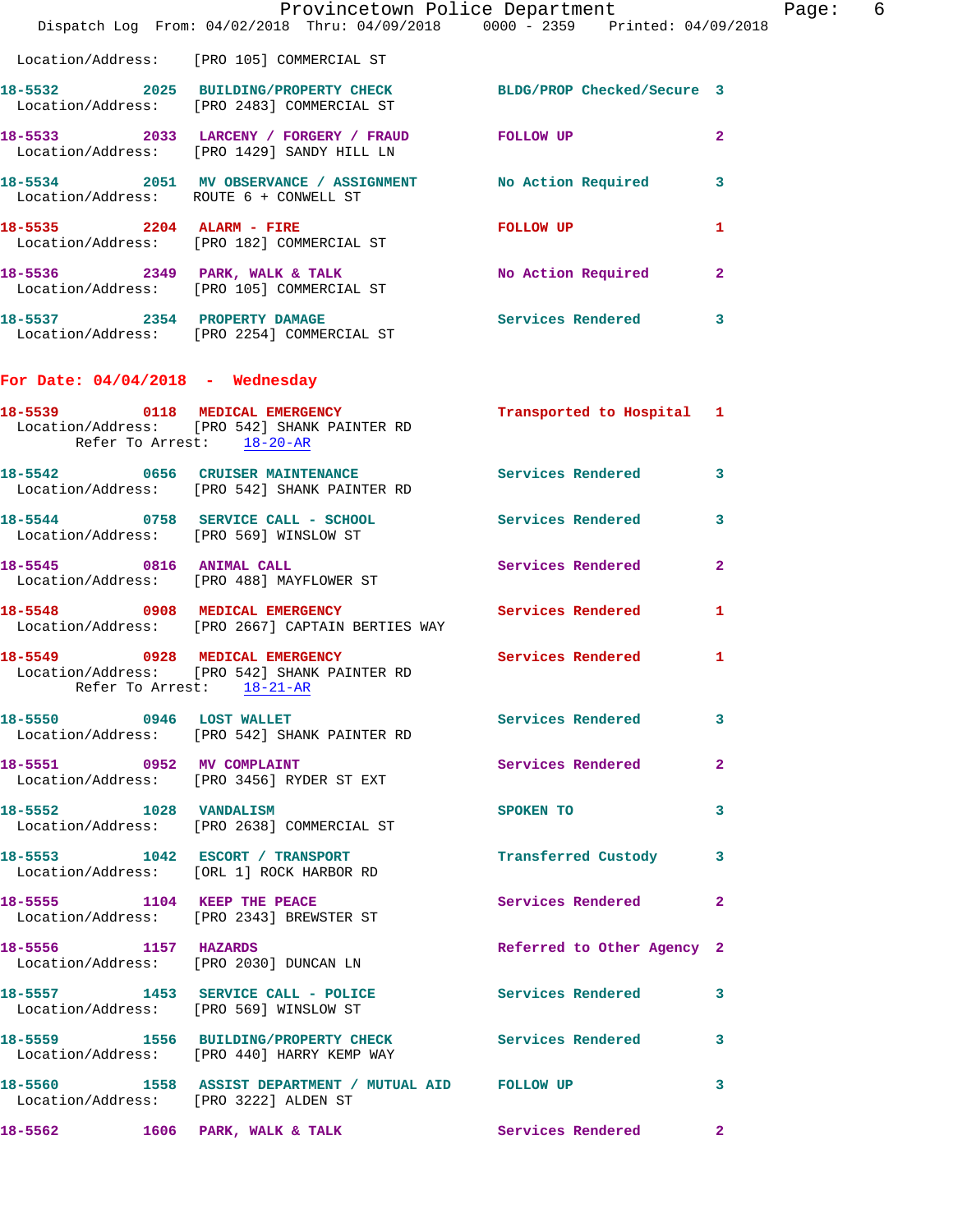|                                      |                                                                                                                 | Provincetown Police Department |              | Page: 7 |  |
|--------------------------------------|-----------------------------------------------------------------------------------------------------------------|--------------------------------|--------------|---------|--|
|                                      | Dispatch Log From: 04/02/2018 Thru: 04/09/2018 0000 - 2359 Printed: 04/09/2018                                  |                                |              |         |  |
|                                      | Location/Address: [PRO 105] COMMERCIAL ST                                                                       |                                |              |         |  |
| Location/Address: [PRO 2521] ROUTE 6 | 18-5561 1610 MV OBSERVANCE / ASSIGNMENT Services Rendered 3                                                     |                                |              |         |  |
|                                      | 18-5564 1706 ASSIST DEPARTMENT / MUTUAL AID Services Rendered<br>Location/Address: [PRO 3259] MACMILLAN WHARF   |                                | 3            |         |  |
|                                      | 18-5563 1708 BUILDING/PROPERTY CHECK Services Rendered 3<br>Location/Address: [PRO 2898] JEROME SMITH RD        |                                |              |         |  |
|                                      | 18-5565 1709 COMPLAINT - GENERAL SPOKEN TO<br>Location/Address: [PRO 2898] JEROME SMITH RD                      |                                | 3            |         |  |
|                                      | 18-5566 1722 ASSIST DEPARTMENT / MUTUAL AID Services Rendered 3<br>Location/Address: [PRO 542] SHANK PAINTER RD |                                |              |         |  |
|                                      | 18-5567 1819 MV OBSERVANCE / ASSIGNMENT Services Rendered 3<br>Location/Address: [PRO 2513] ROUTE 6             |                                |              |         |  |
| Location/Address: BRADFORD ST        | 18-5568 1820 MV OBSERVANCE / ASSIGNMENT Services Rendered                                                       |                                | 3            |         |  |
|                                      | 18-5569 1833 MV STOP<br>Location/Address: [PRO 3605] BRADFORD ST<br>Refer To Citation: 18-301-CN                | <b>VERBAL WARNING</b>          | 3            |         |  |
| Location/Address: [PRO 2513] ROUTE 6 | 18-5570 1841 MV STOP                                                                                            | No Action Required 3           |              |         |  |
|                                      | 18-5571 1856 BUILDING/PROPERTY CHECK Services Rendered 3<br>Location/Address: [PRO 2500] COMMERCIAL ST          |                                |              |         |  |
|                                      | 18-5572 1908 BUILDING/PROPERTY CHECK<br>Location/Address: [PRO 2483] COMMERCIAL ST                              | Services Rendered              | 3            |         |  |
|                                      | 18-5573 1918 BUILDING/PROPERTY CHECK Services Rendered 3<br>Location/Address: [PRO 2490] PROVINCELANDS RD       |                                |              |         |  |
|                                      | 18-5574 1956 BUILDING/PROPERTY CHECK BLDG/PROP Checked/Secure 3<br>Location/Address: [PRO 539] SHANK PAINTER RD |                                |              |         |  |
| Location/Address: [PRO 521] ROUTE 6  | 18-5575 2037 BUILDING/PROPERTY CHECK Services Rendered 3                                                        |                                |              |         |  |
|                                      | 18-5576 2058 BUILDING/PROPERTY CHECK BLDG/PROP Checked/Secure 3<br>Location/Address: [PRO 530] SHANK PAINTER RD |                                |              |         |  |
|                                      | 18-5577 2111 MV OBSERVANCE / ASSIGNMENT No Action Required 3<br>Location/Address: [PRO 2577] BRADFORD ST        |                                |              |         |  |
|                                      | 18-5578 2152 BUILDING/PROPERTY CHECK Services Rendered<br>Location/Address: [PRO 2540] RACE POINT RD            |                                | 3            |         |  |
|                                      | 18-5579 2210 BUILDING/PROPERTY CHECK BLDG/PROP Checked/Secure 3<br>Location/Address: [PRO 519] RACE POINT RD    |                                |              |         |  |
|                                      | 18-5580 2215 BUILDING/PROPERTY CHECK BLDG/PROP Checked/Secure 3<br>Location/Address: [PRO 440] HARRY KEMP WAY   |                                |              |         |  |
|                                      | 18-5581 2350 PARK, WALK & TALK 3 Services Rendered 2<br>Location: [PRO 3431] LOPES SQUARE                       |                                |              |         |  |
| 18-5582 2352 BAR CHECK               | Location/Address: [PRO 399] COMMERCIAL ST                                                                       | No Action Required             | $\mathbf{2}$ |         |  |
|                                      |                                                                                                                 |                                |              |         |  |

## **For Date: 04/05/2018 - Thursday**

| 18-5583           | <b>BUILDING/PROPERTY CHECK</b> |                            | BLDG/PROP Checked/Secure |  |
|-------------------|--------------------------------|----------------------------|--------------------------|--|
| Location/Address: |                                | [PRO 530] SHANK PAINTER RD |                          |  |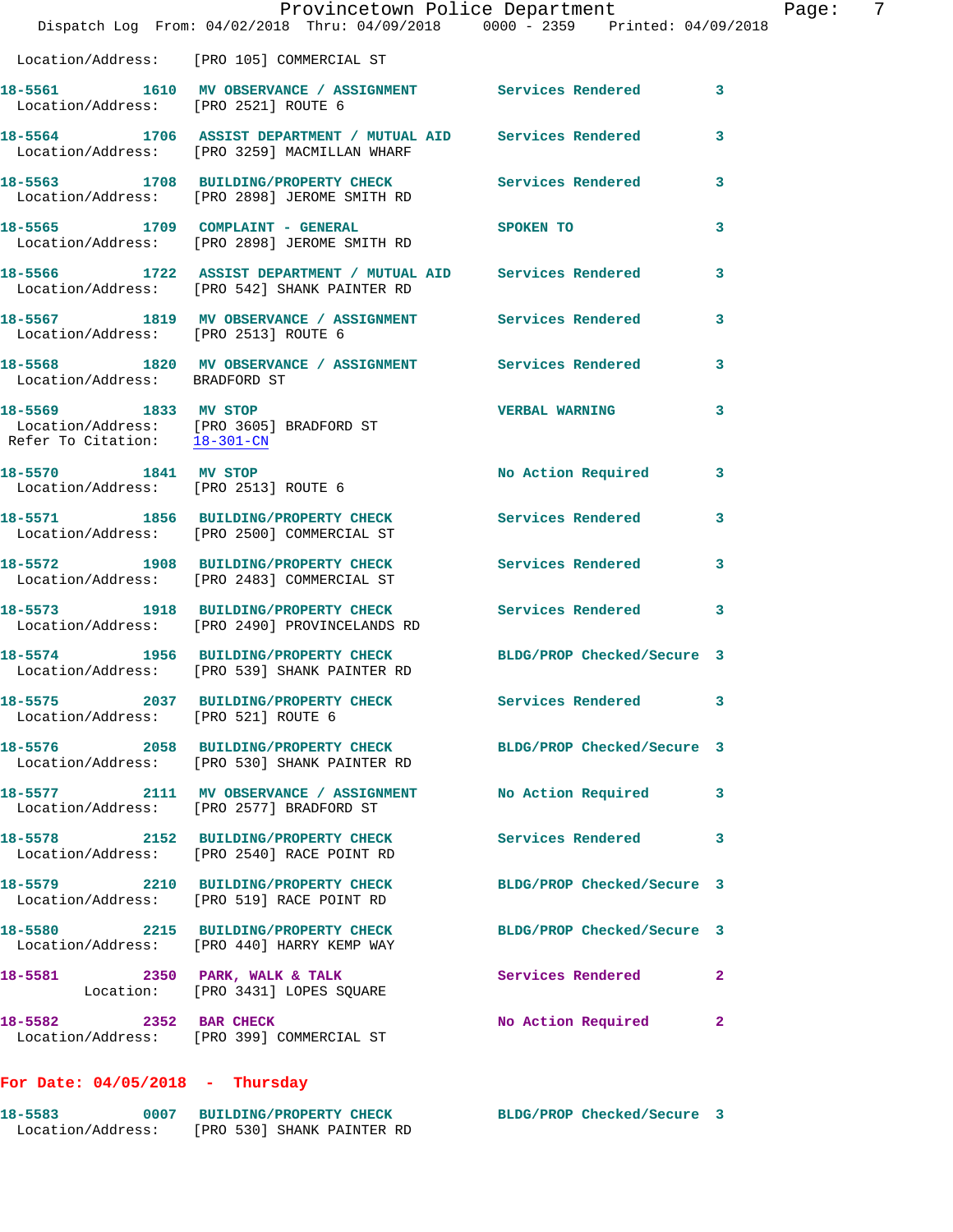Dispatch Log From: 04/02/2018 Thru: 04/09/2018 0000 - 2359 Printed: 04/09/2018

|                                                                                                           | 18-5584 0013 MV OBSERVANCE / ASSIGNMENT Services Rendered<br>Location/Address: [PRO 2489] BRADFORD ST |                            | $\overline{\mathbf{3}}$ |
|-----------------------------------------------------------------------------------------------------------|-------------------------------------------------------------------------------------------------------|----------------------------|-------------------------|
| 18-5585 0024 MV COMPLAINT                                                                                 | Location/Address: [PRO 539] SHANK PAINTER RD                                                          | SPOKEN TO                  | $\overline{2}$          |
|                                                                                                           | 18-5586 0035 BUILDING/PROPERTY CHECK<br>Location/Address: [PRO 75] CAPTAIN BERTIES WAY                | BLDG/PROP Checked/Secure 3 |                         |
|                                                                                                           | 18-5587 0038 MV OBSERVANCE / ASSIGNMENT<br>Location/Address: [PRO 3912] SHANK PAINTER RD              | <b>Services Rendered</b>   | 3                       |
| Location/Address: [PRO 1646] WINSLOW ST                                                                   | 18-5588 0127 BUILDING/PROPERTY CHECK                                                                  | <b>Services Rendered</b>   | 3                       |
|                                                                                                           | 18-5589 0133 MV OBSERVANCE / ASSIGNMENT<br>Location/Address: [PRO 2489] BRADFORD ST                   | Services Rendered          | 3                       |
|                                                                                                           | 18-5590 0150 BUILDING/PROPERTY CHECK<br>Location/Address: [PRO 2977] COMMERCIAL ST                    | BLDG/PROP Checked/Secure 3 |                         |
| Location/Address: ROUTE 6                                                                                 | 18-5591 0227 MV OBSERVANCE / ASSIGNMENT                                                               | Services Rendered          | 3                       |
|                                                                                                           | 18-5592 0355 NOISE COMPLAINT<br>Location/Address: [PRO 442] HARRY KEMP WAY                            | Services Rendered          | 3                       |
|                                                                                                           | 18-5593 0535 BUILDING/PROPERTY CHECK<br>Location/Address: [PRO 545] SHANK PAINTER RD                  | BLDG/PROP Checked/Secure 3 |                         |
|                                                                                                           | 18-5594 0537 BUILDING/PROPERTY CHECK<br>Location/Address: [PRO 3430] COMMERCIAL ST                    | BLD/PROP CHECKED UNSECUR 3 |                         |
|                                                                                                           | 18-5595 0614 BUILDING/PROPERTY CHECK<br>Location/Address: [PRO 3259] MACMILLAN WHARF                  | BLDG/PROP Checked/Secure 3 |                         |
| 18-5596 0708 MEDICAL EMERGENCY<br>Location/Address: [PRO 658] MOZART AVE                                  |                                                                                                       | Transported to Hospital 1  |                         |
|                                                                                                           | 18-5597 0742 MV OBSERVANCE / ASSIGNMENT<br>Location/Address: COMMERCIAL ST + SNAIL RD                 | Services Rendered          | 3                       |
| 18-5598 0750 ANIMAL CALL<br>Location/Address: [PRO 574] WINSLOW ST                                        |                                                                                                       | Services Rendered          | $\mathbf{2}$            |
| 18-5599 0754 PARK, WALK & TALK                                                                            | Location/Address: [PRO 105] COMMERCIAL ST                                                             | Services Rendered          | $\mathbf{2}^-$          |
|                                                                                                           | 18-5600 0756 PARK, WALK & TALK<br>Location/Address: [PRO 3121] COMMERCIAL ST                          | Services Rendered          | $\mathbf{2}$            |
| Location/Address: [PRO 569] WINSLOW ST                                                                    | 18-5601 0757 SERVICE CALL - POLICE                                                                    | Services Rendered          | 3                       |
| Location/Address: [PRO 2521] ROUTE 6                                                                      | 18-5603       0925   MV OBSERVANCE / ASSIGNMENT      Services Rendered                                |                            | 3                       |
| 18-5605 0945 ALARM - FIRE                                                                                 | Location/Address: [PRO 442] HARRY KEMP WAY                                                            | Services Rendered          | 1                       |
| Location/Address: [PRO 3222] ALDEN ST                                                                     | 18-5606 1004 SERVICE CALL - POLICE                                                                    | Services Rendered          | 3                       |
| 18-5608 1017 MV STOP<br>Location/Address: [PRO 2521] ROUTE 6<br>Refer To Citation: $\frac{18-305-CN}{\ }$ |                                                                                                       | <b>VERBAL WARNING</b>      | 3                       |
| 18-5607 1018 PARK, WALK & TALK                                                                            | Location/Address: [PRO 3908] COMMERCIAL ST                                                            | <b>Services Rendered</b>   | $\mathbf{2}$            |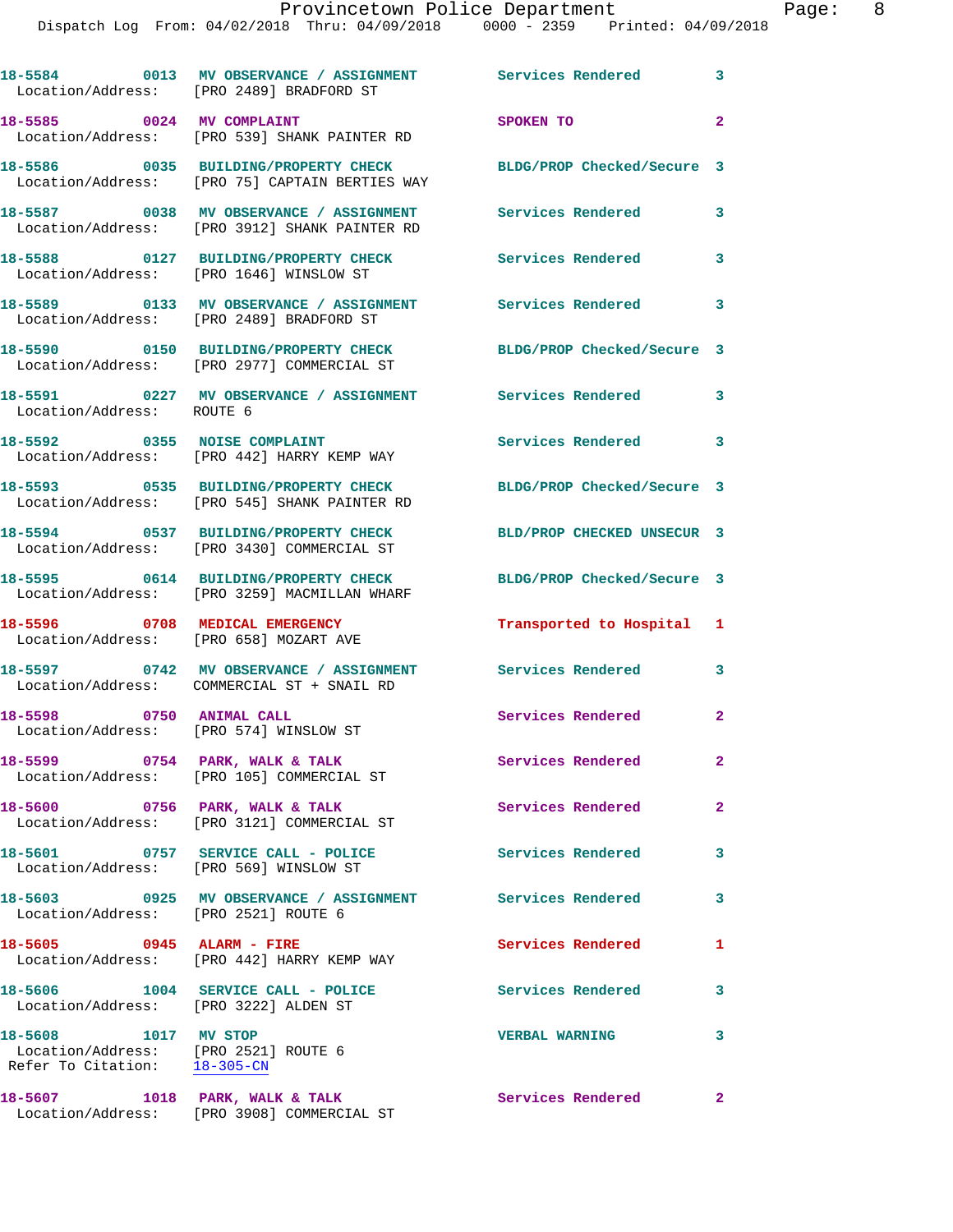|                                                                                              | Dispatch Log From: 04/02/2018 Thru: 04/09/2018 0000 - 2359 Printed: 04/09/2018                                           | Provincetown Police Department Fage: 9 |                         |  |
|----------------------------------------------------------------------------------------------|--------------------------------------------------------------------------------------------------------------------------|----------------------------------------|-------------------------|--|
|                                                                                              | 18-5610 1108 MV OBSERVANCE / ASSIGNMENT Citation / Warning Issue 3<br>Location/Address: RACE POINT RD + SEASHORE PARK DR |                                        |                         |  |
| 18-5611 1108 MV STOP<br>Location/Address: [PRO 2519] ROUTE 6<br>Refer To Citation: 18-306-CN |                                                                                                                          | VERBAL WARNING 3                       |                         |  |
| 18-5612 1113 MV STOP<br>Location/Address: [PRO 2479] ROUTE 6<br>Refer To Citation: 18-307-CN |                                                                                                                          | <b>VERBAL WARNING</b>                  | 3                       |  |
|                                                                                              | 18-5613 1134 PARK, WALK & TALK<br>Location/Address: [PRO 488] MAYFLOWER ST                                               | Services Rendered                      | $\overline{2}$          |  |
|                                                                                              | 18-5614 1147 BUILDING/PROPERTY CHECK Services Rendered 3<br>Location/Address: [PRO 2483] COMMERCIAL ST                   |                                        |                         |  |
|                                                                                              | 18-5615 1236 BUILDING/PROPERTY CHECK Services Rendered<br>Location/Address: [PRO 2481] TREMONT ST                        |                                        | $\overline{\mathbf{3}}$ |  |
| 18-5616 1240 MV STOP                                                                         | Location/Address: [PRO 2479] ROUTE 6<br>Refer To Citation: $\frac{18-302-CN}{\pi}$                                       | <b>VERBAL WARNING</b>                  | $\overline{\mathbf{3}}$ |  |
|                                                                                              | 18-5617 1313 SERVICE CALL - POLICE<br>Location/Address: [PRO 542] SHANK PAINTER RD                                       | <b>Services Rendered</b>               | $\overline{\mathbf{3}}$ |  |
|                                                                                              | 18-5618 1324 SERVICE CALL - POLICE<br>Location/Address: [PRO 488] MAYFLOWER ST                                           | Services Rendered                      | 3                       |  |
|                                                                                              | 18-5619 1346 FOLLOW UP<br>Location/Address: [PRO 1183] COMMERCIAL ST                                                     | Services Rendered                      | $\overline{2}$          |  |
|                                                                                              | 18-5621 1407 MV COMPLAINT<br>Location/Address: [PRO 175] COMMERCIAL ST                                                   | <b>GONE ON ARRIVAL</b>                 | $\overline{2}$          |  |
|                                                                                              | 18-5622 1409 MEDICAL EMERGENCY<br>Location/Address: [PRO 1789] BRADFORD ST                                               | Services Rendered                      | $\mathbf{1}$            |  |
| Location/Address: [TRU] ROUTE 6                                                              | 18-5623 1415 COMPLAINT - GENERAL Services Rendered                                                                       |                                        | 3                       |  |
| 18-5624 1416 FOLLOW UP                                                                       | Location/Address: [PRO 1183] COMMERCIAL ST                                                                               | Services Rendered                      | 2                       |  |
|                                                                                              | 18-5626 1451 SERVICE CALL - SCHOOL Services Rendered 3<br>Location/Address: [PRO 569] WINSLOW ST                         |                                        |                         |  |
|                                                                                              | 18-5627 1503 PELLET GUN<br>Location/Address: [PRO 986] MAYFLOWER AVE                                                     | Transferred Custody                    | $\mathbf{2}$            |  |
|                                                                                              | 18-5628 1543 HARASSMENT / THREATS<br>Location/Address: [PRO 569] WINSLOW ST                                              | Services Rendered                      | $\mathbf{2}$            |  |
|                                                                                              | 18-5631 1702 PARK, WALK & TALK<br>Location/Address: [PRO 105] COMMERCIAL ST                                              | Services Rendered                      | $\mathbf{2}$            |  |
| Location/Address: [PRO 2521] ROUTE 6                                                         | 18-5632 1720 MV OBSERVANCE / ASSIGNMENT Services Rendered                                                                |                                        | 3                       |  |
| 18-5633 1743 MV STOP<br>Location/Address: [PRO 2513] ROUTE 6<br>Refer To Citation: 18-303-CN |                                                                                                                          | <b>VERBAL WARNING</b>                  | 3                       |  |
| 18-5634 1803 HAZARDS                                                                         | Location/Address: [PRO 1916] COURT ST                                                                                    | Could Not Locate                       | $\mathbf{2}$            |  |
|                                                                                              | 18-5635 1914 BUILDING/PROPERTY CHECK BLDG/PROP Checked/Secure 3<br>Location/Address: [PRO 3259] MACMILLAN WHARF          |                                        |                         |  |
|                                                                                              | 18-5636       1933   BUILDING/PROPERTY CHECK         BLDG/PROP Checked/Secure 3                                          |                                        |                         |  |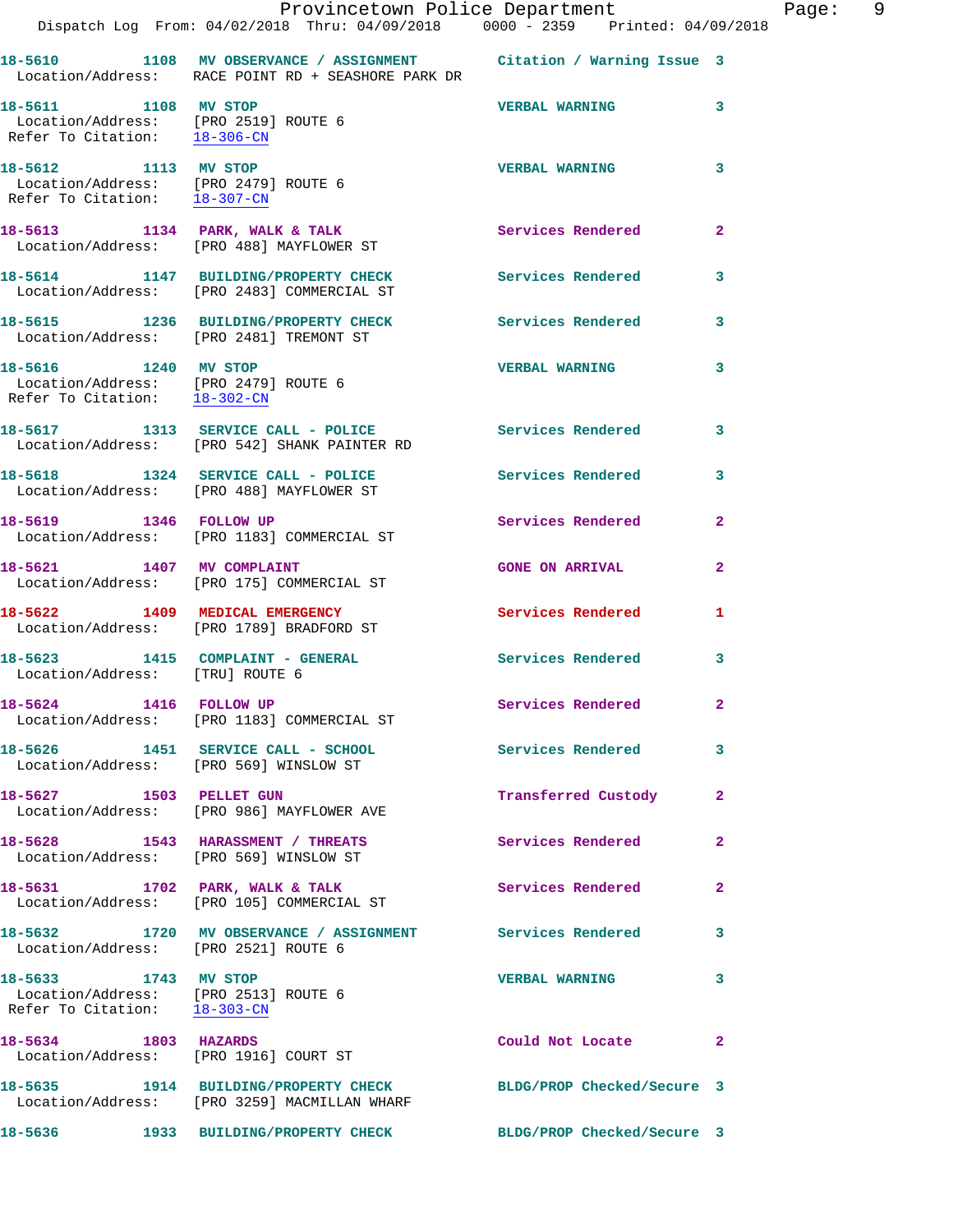|                                        | Provincetown Police Department<br>Dispatch Log From: 04/02/2018 Thru: 04/09/2018 0000 - 2359 Printed: 04/09/2018 |                            |                | Page: 10 |  |
|----------------------------------------|------------------------------------------------------------------------------------------------------------------|----------------------------|----------------|----------|--|
|                                        | Location/Address: [PRO 2490] PROVINCELANDS RD                                                                    |                            |                |          |  |
|                                        | 18-5637 1953 MV OBSERVANCE / ASSIGNMENT Services Rendered 3<br>Location/Address: [PRO 1784] SHANK PAINTER RD     |                            |                |          |  |
|                                        | 18-5638 2000 BUILDING/PROPERTY CHECK BLDG/PROP Checked/Secure 3<br>Location/Address: [PRO 539] SHANK PAINTER RD  |                            |                |          |  |
|                                        | 18-5639 2030 MV COMPLAINT<br>Location/Address: [PRO 3042] SNOWS LN                                               | <b>Vehicle Towed State</b> | $\overline{2}$ |          |  |
|                                        | 18-5640 2113 BUILDING/PROPERTY CHECK BLDG/PROP Checked/Secure 3<br>Location/Address: [PRO 1778] SHANK PAINTER RD |                            |                |          |  |
|                                        | 18-5641 2118 BUILDING/PROPERTY CHECK BLDG/PROP Checked/Secure 3<br>Location/Address: [PRO 530] SHANK PAINTER RD  |                            |                |          |  |
|                                        | 18-5642 2125 MV OBSERVANCE / ASSIGNMENT Services Rendered 3<br>Location/Address: [PRO 2577] BRADFORD ST          |                            |                |          |  |
| 18-5643 2131 MV STOP                   | Location/Address: CENTER ST + BRADFORD ST<br>Refer To Citation: $\frac{18-304-CM}{18-304-CM}$                    | <b>VERBAL WARNING 3</b>    |                |          |  |
|                                        | 18-5644 2204 BUILDING/PROPERTY CHECK BLDG/PROP Checked/Secure 3<br>Location/Address: [PRO 564] BAYBERRY AVE      |                            |                |          |  |
| For Date: $04/06/2018$ - Friday        |                                                                                                                  |                            |                |          |  |
|                                        | 18-5645 0015 BUILDING/PROPERTY CHECK BLDG/PROP Checked/Secure 3<br>Location/Address: [PRO 3430] COMMERCIAL ST    |                            |                |          |  |
|                                        | 18-5646 0033 BUILDING/PROPERTY CHECK BLDG/PROP Checked/Secure 3<br>Location/Address: [PRO 3259] MACMILLAN WHARF  |                            |                |          |  |
|                                        | 18-5647 0040 BUILDING/PROPERTY CHECK BLDG/PROP Checked/Secure 3<br>Location/Address: [PRO 3296] SHANK PAINTER RD |                            |                |          |  |
|                                        | 18-5648 0041 BUILDING/PROPERTY CHECK BLDG/PROP Checked/Secure 3<br>Location/Address: [PRO 1778] SHANK PAINTER RD |                            |                |          |  |
|                                        | 18-5649 0052 MV OBSERVANCE / ASSIGNMENT No Action Required 3<br>Location/Address: HOWLAND ST + BRADFORD ST       |                            |                |          |  |
|                                        | 18-5650 0106 MV OBSERVANCE / ASSIGNMENT<br>Location/Address: STANDISH ST + BRADFORD ST                           | No Action Required 3       |                |          |  |
|                                        | 18-5651 0111 MEDICAL EMERGENCY<br>Location/Address: [PRO 1572] FRANKLIN ST                                       | Transported to Hospital 1  |                |          |  |
|                                        | 18-5653 0132 MV OBSERVANCE / ASSIGNMENT<br>Location/Address: STANDISH ST + BRADFORD ST                           | No Action Required 3       |                |          |  |
| Location/Address: ROUTE 6              | 18-5654 0201 MV OBSERVANCE / ASSIGNMENT No Action Required 3                                                     |                            |                |          |  |
|                                        | 18-5655 0255 BUILDING/PROPERTY CHECK BLDG/PROP Checked/Secure 3<br>Location/Address: [PRO 447] JEROME SMITH RD   |                            |                |          |  |
| Location/Address: [PRO 2520] PRINCE ST | 18-5656 0301 BUILDING/PROPERTY CHECK BLDG/PROP Checked/Secure 3                                                  |                            |                |          |  |
|                                        | 18-5657 0443 BUILDING/PROPERTY CHECK BLDG/PROP Checked/Secure 3<br>Location/Address: [PRO 444] HIGH POLE HILL    |                            |                |          |  |
|                                        | 18-5658 0450 BUILDING/PROPERTY CHECK BLDG/PROP Checked/Secure 3<br>Location/Address: [PRO 440] HARRY KEMP WAY    |                            |                |          |  |
| Location/Address: [PRO 94] BRADFORD ST | 18-5659 0507 MV OBSERVANCE / ASSIGNMENT No Action Required 3                                                     |                            |                |          |  |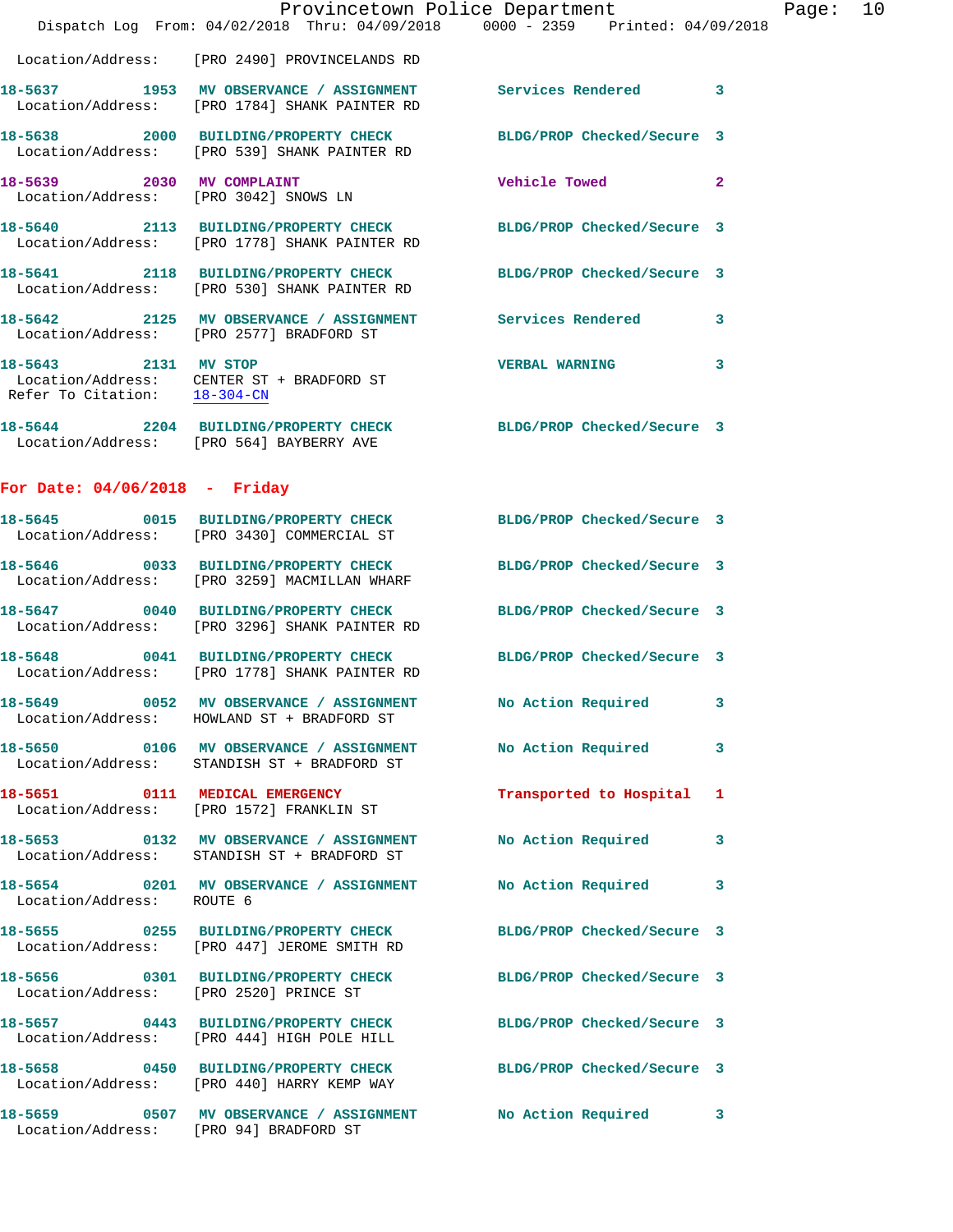Dispatch Log From: 04/02/2018 Thru: 04/09/2018 0000 - 2359 Printed: 04/09/2018

| 18-5660 0736 FOLLOW UP                                      | Location/Address: [PRO 574] WINSLOW ST                                                                    | Could Not Locate           | $\overline{2}$             |
|-------------------------------------------------------------|-----------------------------------------------------------------------------------------------------------|----------------------------|----------------------------|
| Location/Address: [PRO 569] WINSLOW ST                      | 18-5661 0754 SERVICE CALL - POLICE                                                                        | Services Rendered          | $\overline{\mathbf{3}}$    |
|                                                             | 18-5662 0818 FIREARMS / WEAPONS<br>Location/Address: [PRO 542] SHANK PAINTER RD                           | Services Rendered          | $\overline{2}$             |
|                                                             | 18-5664 0852 PARK, WALK & TALK<br>Location/Address: [PRO 3121] COMMERCIAL ST                              | <b>Services Rendered</b>   | $\sim$ 2                   |
|                                                             | 18-5663 0854 BUILDING/PROPERTY CHECK<br>Location/Address: [PRO 2977] COMMERCIAL ST                        | <b>Services Rendered</b>   | 3                          |
| 18-5665 0912 LOST PROPERTY                                  | Location/Address: [PRO 2539] RYDER ST EXT                                                                 | Services Rendered 3        |                            |
|                                                             | 18-5666 0932 BUILDING/PROPERTY CHECK<br>Location/Address: [PRO 3317] CEMETERY RD                          | BLDG/PROP Checked/Secure 3 |                            |
|                                                             | 18-5667 0933 BUILDING/PROPERTY CHECK<br>Location/Address: [PRO 3318] CEMETERY RD                          | BLDG/PROP Checked/Secure 3 |                            |
|                                                             | 18-5668 0934 SERVICE CALL - POLICE<br>Location/Address: [PRO 3670] SHANK PAINTER RD                       | <b>Services Rendered</b>   | $\overline{\phantom{a}}$ 3 |
| 18-5670 1048 ASSIST CITIZEN                                 | Location/Address: [PRO 542] SHANK PAINTER RD                                                              | SPOKEN TO                  | 3                          |
| 18-5671 1051 ANIMAL CALL<br>Location/Address: COMMERCIAL ST |                                                                                                           | Services Rendered          | $\mathbf{2}$               |
|                                                             | 18-5672 1142 MV OBSERVANCE / ASSIGNMENT<br>Location/Address: BRADFORD ST + HIGH POLE HILL                 | <b>Services Rendered</b>   | 3                          |
|                                                             | 18-5673 1143 SERVICE CALL - POLICE<br>Location/Address: [PRO 2343] BREWSTER ST                            | <b>Services Rendered</b>   | 3                          |
|                                                             | 18-5675 1202 FOLLOW UP<br>Location/Address: [PRO 2343] BREWSTER ST                                        | Services Rendered          | $\mathbf{2}$               |
|                                                             | 18-5674 1204 BUILDING/PROPERTY CHECK Services Rendered 3<br>Location/Address: [PRO 2206] PILGRIMS LANDING |                            |                            |
| 18-5676 1226 MV COMPLAINT                                   | Location/Address: [PRO 182] COMMERCIAL ST                                                                 | Citation / Warning Issue 2 |                            |
|                                                             | 18-5677 1229 PARKING COMPLAINT<br>Location/Address: [PRO 1997] COMMERCIAL ST                              | <b>Services Rendered</b>   | 3                          |
| 18-5679 1310 LOST PROPERTY                                  | Location/Address: [PRO 3075] SHANK PAINTER RD                                                             | Services Rendered          | $\overline{\mathbf{3}}$    |
|                                                             | 18-5678 1316 BUILDING/PROPERTY CHECK<br>Location/Address: [PRO 2540] RACE POINT RD                        | <b>Services Rendered</b>   | 3                          |
|                                                             | 18-5680 1327 BUILDING/PROPERTY CHECK<br>Location/Address: [PRO 519] RACE POINT RD                         | Services Rendered          | 3                          |
|                                                             | 18-5681 1340 MV OBSERVANCE / ASSIGNMENT<br>Location/Address: BRADFORD ST + STANDISH ST                    | <b>Services Rendered</b>   | 3                          |
|                                                             | 18-5682 1401 BUILDING/PROPERTY CHECK<br>Location/Address: [PRO 2483] COMMERCIAL ST                        | <b>Services Rendered</b>   | 3                          |
| 18-5683 1419 ALARM - GENERAL                                | Location/Address: [PRO 4041] BRADFORD ST                                                                  | Services Rendered          | $\blacksquare$             |
|                                                             |                                                                                                           | Services Rendered 3        |                            |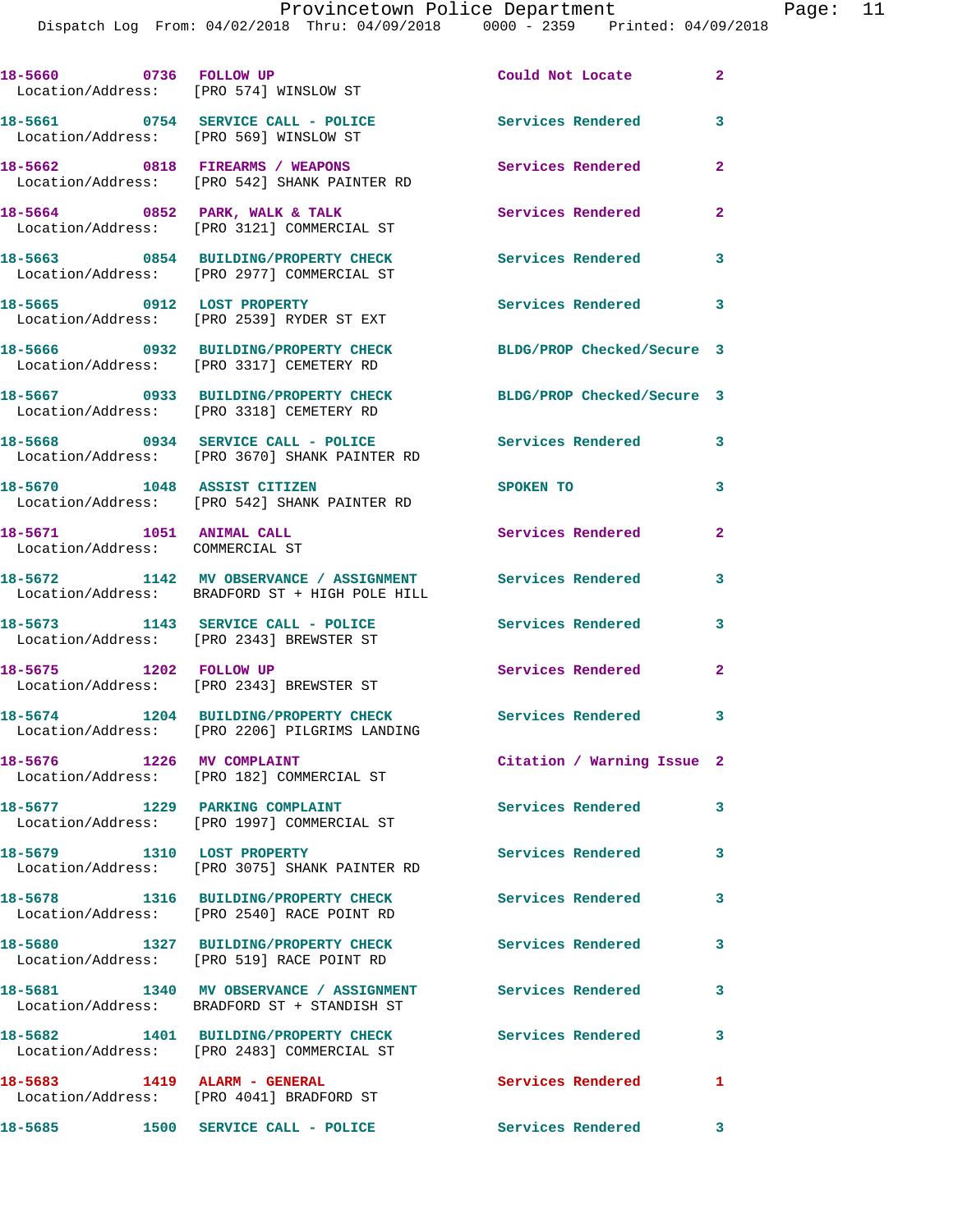|                                                                                     | Dispatch Log From: 04/02/2018 Thru: 04/09/2018 0000 - 2359 Printed: 04/09/2018                                  | Provincetown Police Department |              | Page: 12 |  |
|-------------------------------------------------------------------------------------|-----------------------------------------------------------------------------------------------------------------|--------------------------------|--------------|----------|--|
| Location/Address: [PRO 569] WINSLOW ST                                              |                                                                                                                 |                                |              |          |  |
|                                                                                     | 18-5684 1513 HARASSMENT / THREATS SPOKEN TO<br>Location/Address: [PRO 542] SHANK PAINTER RD                     |                                | $\mathbf{2}$ |          |  |
|                                                                                     | 18-5688 1553 PARK, WALK & TALK 1988 Services Rendered<br>Location/Address: [PRO 105] COMMERCIAL ST              |                                | $\mathbf{2}$ |          |  |
|                                                                                     | 18-5689 1615 BUILDING/PROPERTY CHECK BLDG/PROP Checked/Secure 3<br>Location/Address: [PRO 1638] COMMERCIAL ST   |                                |              |          |  |
|                                                                                     | 18-5690 1658 BUILDING/PROPERTY CHECK Services Rendered<br>Location/Address: [PRO 564] BAYBERRY AVE              |                                | $\mathbf{3}$ |          |  |
|                                                                                     | 18-5691 1706 MEDICAL EMERGENCY Services Rendered 1<br>Location/Address: [PRO 1509] BRADFORD ST                  |                                |              |          |  |
| Location/Address: [PRO 94] BRADFORD ST                                              | 18-5692 1720 MV OBSERVANCE / ASSIGNMENT Services Rendered                                                       |                                | 3            |          |  |
|                                                                                     | 18-5693 1825 MV OBSERVANCE / ASSIGNMENT<br>Location/Address: JEROME SMITH RD + SHANK PAINTER RD                 | No Action Required 3           |              |          |  |
|                                                                                     | 18-5694 1838 MEDICAL EMERGENCY<br>Location/Address: [PRO 1572] FRANKLIN ST                                      | Transported to Hospital 1      |              |          |  |
|                                                                                     | 18-5696 1915 PARK, WALK & TALK<br>Location/Address: [PRO 569] WINSLOW ST                                        | Services Rendered              | $\mathbf{2}$ |          |  |
|                                                                                     | 18-5697 1945 BUILDING/PROPERTY CHECK BLDG/PROP Checked/Secure 3<br>Location/Address: [PRO 539] SHANK PAINTER RD |                                |              |          |  |
|                                                                                     | 18-5698 2002 MV OBSERVANCE / ASSIGNMENT No Action Required 3<br>Location/Address: [PRO 2577] BRADFORD ST        |                                |              |          |  |
| 18-5700 2010 MV STOP<br>Refer To Citation: 18-308-CN<br>Refer To Citation: R7274414 | Location/Address: BRADFORD ST + KENDALL LN                                                                      | Citation / Warning Issue 3     |              |          |  |
|                                                                                     | 18-5699 2011 MV OBSERVANCE / ASSIGNMENT Services Rendered<br>Location/Address: HOWLAND ST + BRADFORD ST         |                                | 3            |          |  |
|                                                                                     | 18-5701 2023 BUILDING/PROPERTY CHECK<br>Location/Address: [PRO 1840] COMMERCIAL ST                              | BLDG/PROP Checked/Secure 3     |              |          |  |
|                                                                                     | 18-5703 2118 SUSPICIOUS ACTIVITY<br>Location/Address: [PRO 3189] MEADOW RD                                      | Services Rendered              | $\mathbf{2}$ |          |  |
|                                                                                     | 18-5704 2121 BUILDING/PROPERTY CHECK<br>Location/Address: [PRO 175] COMMERCIAL ST                               | BLDG/PROP Checked/Secure 3     |              |          |  |
|                                                                                     | 18-5705 2135 BUILDING/PROPERTY CHECK BLDG/PROP Checked/Secure 3<br>Location/Address: [PRO 182] COMMERCIAL ST    |                                |              |          |  |
|                                                                                     | 18-5706 2206 BUILDING/PROPERTY CHECK BLDG/PROP Checked/Secure 3<br>Location/Address: [PRO 440] HARRY KEMP WAY   |                                |              |          |  |
|                                                                                     | 18-5707 2213 BUILDING/PROPERTY CHECK<br>Location/Address: [PRO 530] SHANK PAINTER RD                            | BLDG/PROP Checked/Secure 3     |              |          |  |
|                                                                                     | 18-5708 2351 MV OBSERVANCE / ASSIGNMENT No Action Required 3<br>Location/Address: HOWLAND ST + BRADFORD ST      |                                |              |          |  |
| For Date: $04/07/2018$ - Saturday                                                   |                                                                                                                 |                                |              |          |  |
| 18-5709                                                                             | 0011 BUILDING/PROPERTY CHECK Services Rendered<br>Location/Address: [PRO 3430] COMMERCIAL ST                    |                                | 3            |          |  |

**18-5710 0014 BUILDING/PROPERTY CHECK Services Rendered 3**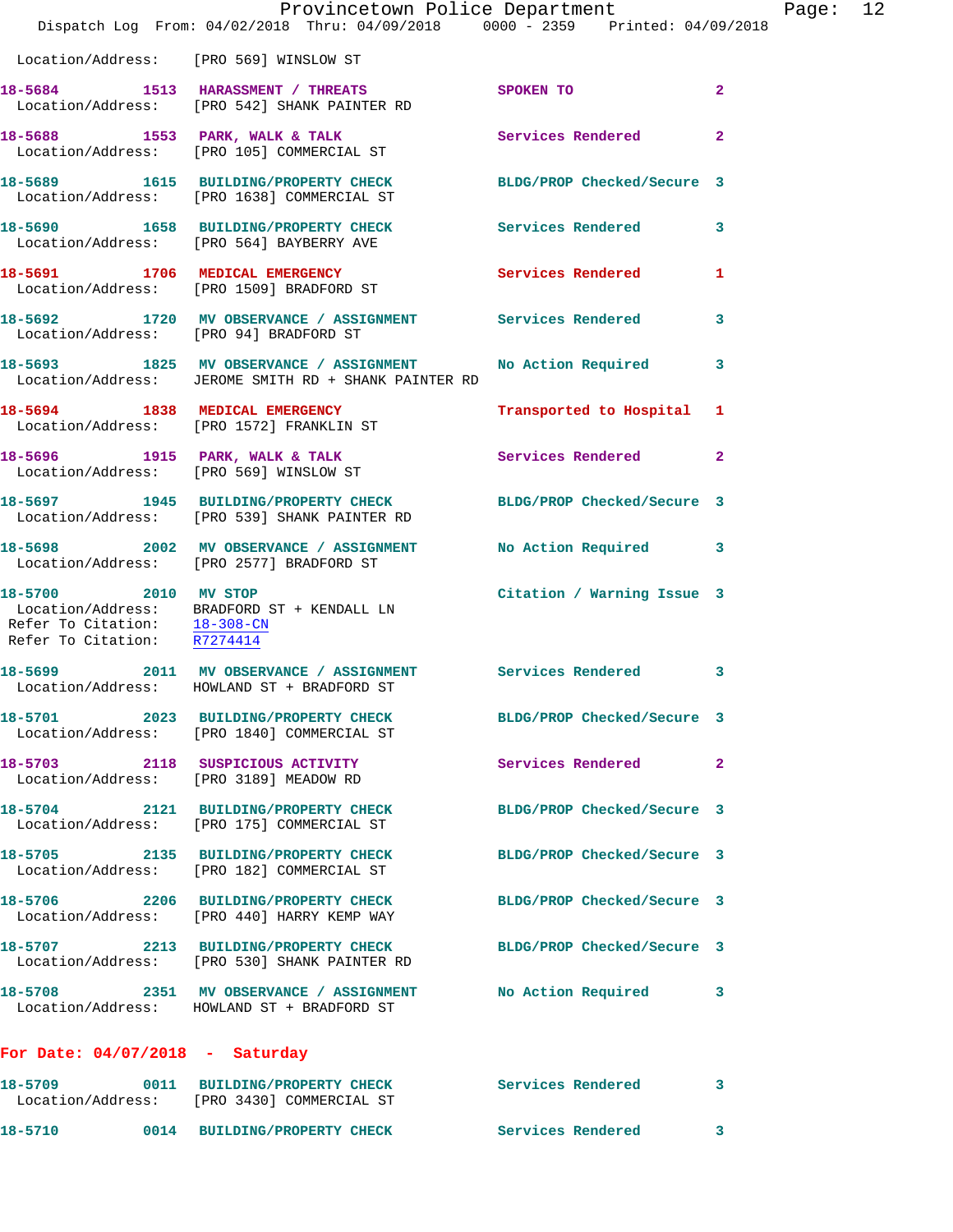|                                                      | Provincetown Police Department                                                                           | Dispatch Log From: 04/02/2018 Thru: 04/09/2018 0000 - 2359 Printed: 04/09/2018 |                |
|------------------------------------------------------|----------------------------------------------------------------------------------------------------------|--------------------------------------------------------------------------------|----------------|
|                                                      | Location/Address: [PRO 3259] MACMILLAN WHARF                                                             |                                                                                |                |
|                                                      | 18-5711 0022 MV OBSERVANCE / ASSIGNMENT Services Rendered<br>Location/Address: [PRO 2489] BRADFORD ST    |                                                                                | 3              |
| Location/Address: [PRO 2513] ROUTE 6                 | 18-5712 0027 MV OBSERVANCE / ASSIGNMENT Services Rendered                                                |                                                                                | 3              |
|                                                      | 18-5713 0034 BUILDING/PROPERTY CHECK<br>Location/Address: [PRO 2898] JEROME SMITH RD                     | BLDG/PROP Checked/Secure 3                                                     |                |
|                                                      | 18-5714 0043 BUILDING/PROPERTY CHECK<br>Location/Address: [PRO 447] JEROME SMITH RD                      | BLDG/PROP Checked/Secure 3                                                     |                |
|                                                      | 18-5715 0054 PARK, WALK & TALK<br>Location/Address: [PRO 105] COMMERCIAL ST                              | Services Rendered                                                              | $\overline{a}$ |
|                                                      | 18-5716 0112 MV OBSERVANCE / ASSIGNMENT Services Rendered<br>Location/Address: BRADFORD ST + RYDER ST    |                                                                                | 3              |
| 18-5717 0129 MV STOP<br>Refer To Citation: 18-309-CM | Location/Address: BRADFORD ST + CONWELL ST                                                               | <b>VERBAL WARNING</b>                                                          | 3              |
|                                                      | 18-5718 		 0227 MV OBSERVANCE / ASSIGNMENT Services Rendered<br>Location/Address: [PRO 3004] BRADFORD ST |                                                                                | 3              |
|                                                      | 18-5719 0254 BUILDING/PROPERTY CHECK<br>Location/Address: [PRO 444] HIGH POLE HILL                       | BLDG/PROP Checked/Secure 3                                                     |                |
|                                                      | 18-5721 0354 BUILDING/PROPERTY CHECK<br>Location/Address: [PRO 530] SHANK PAINTER RD                     | BLDG/PROP Checked/Secure 3                                                     |                |
|                                                      | 18-5720 0356 BUILDING/PROPERTY CHECK<br>Location/Address: [PRO 444] HIGH POLE HILL                       | <b>Services Rendered</b>                                                       | 3              |
| Location/Address: ROUTE 6                            | 18-5722 0512 MV OBSERVANCE / ASSIGNMENT Services Rendered                                                |                                                                                | 3              |
|                                                      | 18-5723 0533 BUILDING/PROPERTY CHECK<br>Location/Address: [PRO 1778] SHANK PAINTER RD                    | <b>Services Rendered</b>                                                       | 3              |
|                                                      | 18-5724 0543 MV OBSERVANCE / ASSIGNMENT<br>Location/Address: [PRO 2489] BRADFORD ST                      | Services Rendered                                                              | $\mathbf{3}$   |
|                                                      | Location/Address: [PRO 1638] COMMERCIAL ST                                                               | 18-5725 0600 BUILDING/PROPERTY CHECK BLDG/PROP Checked/Secure 3                |                |
| 18-5727 0805 MV DISABLED                             | Location/Address: ROUTE 6 + CONWELL ST                                                                   | Services Rendered                                                              | $\overline{2}$ |
|                                                      | 18-5728 0825 BUILDING/PROPERTY CHECK<br>Location/Address: [PRO 2494] BRADFORD ST                         | <b>Services Rendered</b>                                                       | 3              |
|                                                      | 18-5729 0840 BUILDING/PROPERTY CHECK<br>Location/Address: [PRO 3259] MACMILLAN WHARF                     | <b>Services Rendered</b>                                                       | 3              |
|                                                      | 18-5730 0849 BUILDING/PROPERTY CHECK<br>Location/Address: [PRO 2898] JEROME SMITH RD                     | <b>Services Rendered</b>                                                       | 3              |
|                                                      | 18-5732 0852 PARK, WALK & TALK<br>Location/Address: [PRO 516] RACE POINT RD                              | <b>Services Rendered</b>                                                       | $\overline{2}$ |
|                                                      | 18-5731 0900 MV OBSERVANCE / ASSIGNMENT Services Rendered<br>Location/Address: COMMERCIAL ST + SNAIL RD  |                                                                                | 3              |
|                                                      | 18-5733 0941 MEDICAL EMERGENCY<br>Location/Address: [PRO 864] COMMERCIAL ST                              | Transported to Hospital                                                        | 1              |
| 18-5734 1003 ANIMAL CALL                             | Location/Address: [PRO 3364] HARBOUR DR                                                                  | Services Rendered                                                              | $\overline{2}$ |

Page: 13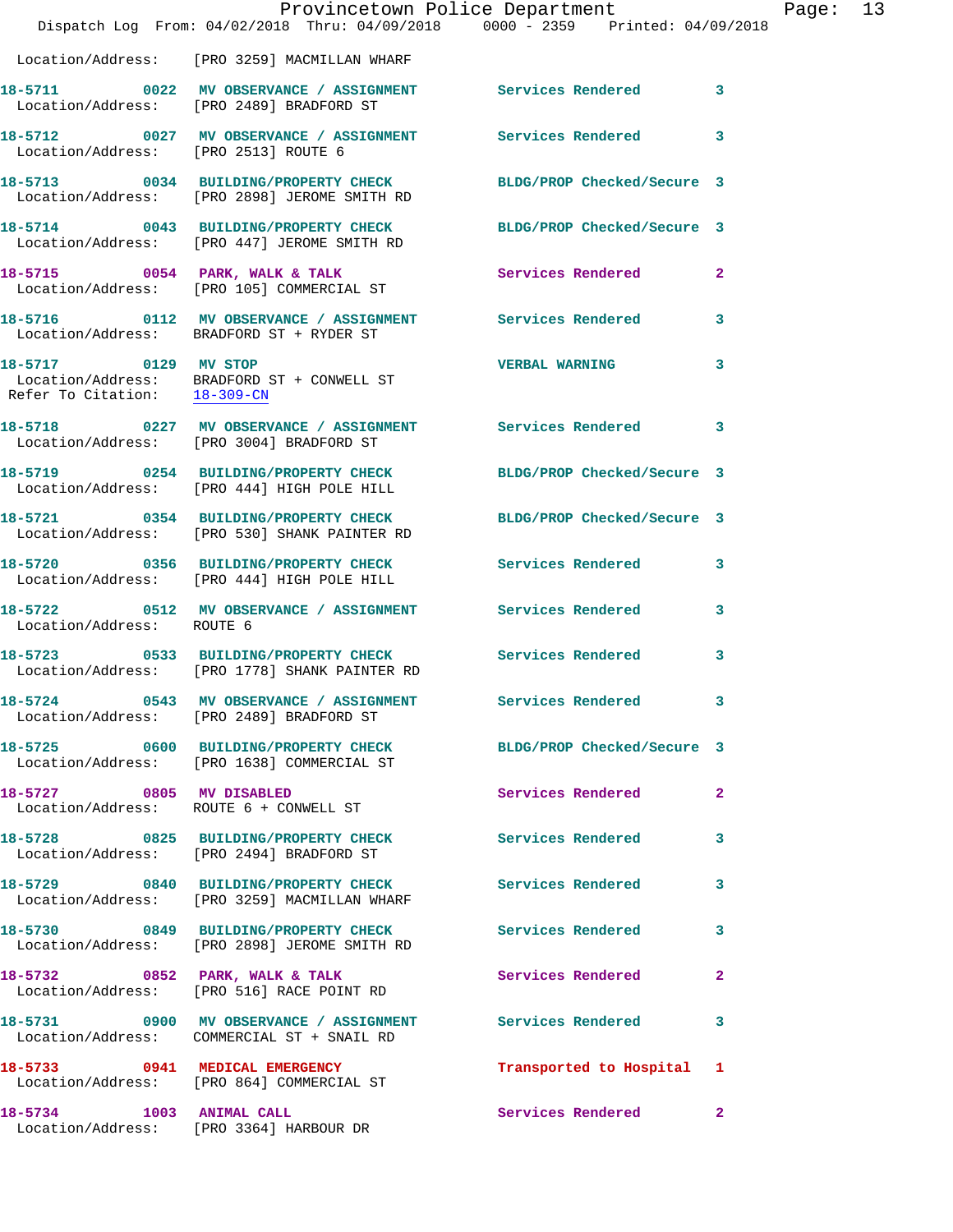| 18-5738 1035 ALARM - FIRE                                                                    | Location/Address: [PRO 3165] RACE POINT RD                                                                       | Referred to Other Agency 1 |                         |
|----------------------------------------------------------------------------------------------|------------------------------------------------------------------------------------------------------------------|----------------------------|-------------------------|
|                                                                                              | 18-5736 1038 MV OBSERVANCE / ASSIGNMENT Services Rendered<br>Location/Address: [PRO 2206] PILGRIMS LANDING       |                            | $\overline{\mathbf{3}}$ |
| Location/Address: [PRO 3440] ROUTE 6                                                         | 18-5737 1044 MV OBSERVANCE / ASSIGNMENT Services Rendered                                                        |                            | 3                       |
| 18-5739 1056 MV VANDALISM<br>Location/Address: STABLE PATH                                   |                                                                                                                  | SPOKEN TO                  | $\overline{2}$          |
| 18-5740 1109 MV STOP<br>Location/Address: [PRO 2513] ROUTE 6<br>Refer To Citation: 18-310-CN |                                                                                                                  | <b>VERBAL WARNING</b>      | 3                       |
| 18-5741 1136 ALARM - FIRE                                                                    | Location/Address: [PRO 1345] COMMERCIAL ST                                                                       | False Alarm                | $\mathbf{1}$            |
|                                                                                              | 18-5743 1326 PARK, WALK & TALK<br>Location/Address: [PRO 2500] COMMERCIAL ST                                     | Services Rendered          | $\mathbf{2}$            |
|                                                                                              | 18-5744 1347 MV OBSERVANCE / ASSIGNMENT Services Rendered<br>Location/Address: BRADFORD ST + RYDER ST            |                            | 3                       |
| Location/Address: [PRO 3440] ROUTE 6                                                         | 18-5745 1351 MV OBSERVANCE / ASSIGNMENT Services Rendered                                                        |                            | 3                       |
| 18-5746 1404 MV STOP<br>Location/Address: [PRO 2513] ROUTE 6<br>Refer To Citation: 18-311-CN |                                                                                                                  | <b>VERBAL WARNING</b>      | 3                       |
|                                                                                              | 18-5747 1425 BUILDING/PROPERTY CHECK<br>Location/Address: [PRO 519] RACE POINT RD                                | Services Rendered 3        |                         |
| 18-5748 1441 MEDICAL EMERGENCY<br>Location/Address: [PRO 3222] ALDEN ST                      |                                                                                                                  | Transported to Hospital 1  |                         |
|                                                                                              | 18-5749 1454 MEDICAL EMERGENCY<br>Location/Address: [PRO 440] HARRY KEMP WAY                                     | Transported to Hospital 1  |                         |
|                                                                                              | 18-5751 1507 ASSIST DEPARTMENT / MUTUAL AID Services Rendered 3<br>Location/Address: [PRO 1892] SHANK PAINTER RD |                            |                         |
|                                                                                              | 18-5754 1553 PARK, WALK & TALK<br>Location/Address: [PRO 105] COMMERCIAL ST                                      | Services Rendered          | $\mathbf{2}^-$          |
| 18-5753<br>Location/Address: [PRO 94] BRADFORD ST                                            | 1556 MV OBSERVANCE / ASSIGNMENT No Action Required                                                               |                            | 3                       |
|                                                                                              | 18-5755 1605 MEDICAL EMERGENCY<br>Location/Address: [PRO 1267] WINSLOW ST                                        | <b>Services Rendered</b>   | 1                       |
| 18-5756 1638 MV STOP<br>Location/Address: [PRO 2479] ROUTE 6<br>Refer To Citation: 18-312-CN |                                                                                                                  | <b>VERBAL WARNING</b>      | 3                       |
| Location/Address: [PRO 94] BRADFORD ST                                                       | 18-5757 1706 MV OBSERVANCE / ASSIGNMENT No Action Required                                                       |                            | 3                       |
| 18-5758 1711 MV STOP<br>Location/Address: [PRO 521] ROUTE 6<br>Refer To Citation: 18-313-CN  |                                                                                                                  | <b>VERBAL WARNING</b>      | 3                       |
| 18-5759                                                                                      | 1730 BUILDING/PROPERTY CHECK BLDG/PROP Checked/Secure 3<br>Location/Address: [PRO 447] JEROME SMITH RD           |                            |                         |

**18-5760 1817 MV OBSERVANCE / ASSIGNMENT Services Rendered 3**  Location/Address: [PRO 2577] BRADFORD ST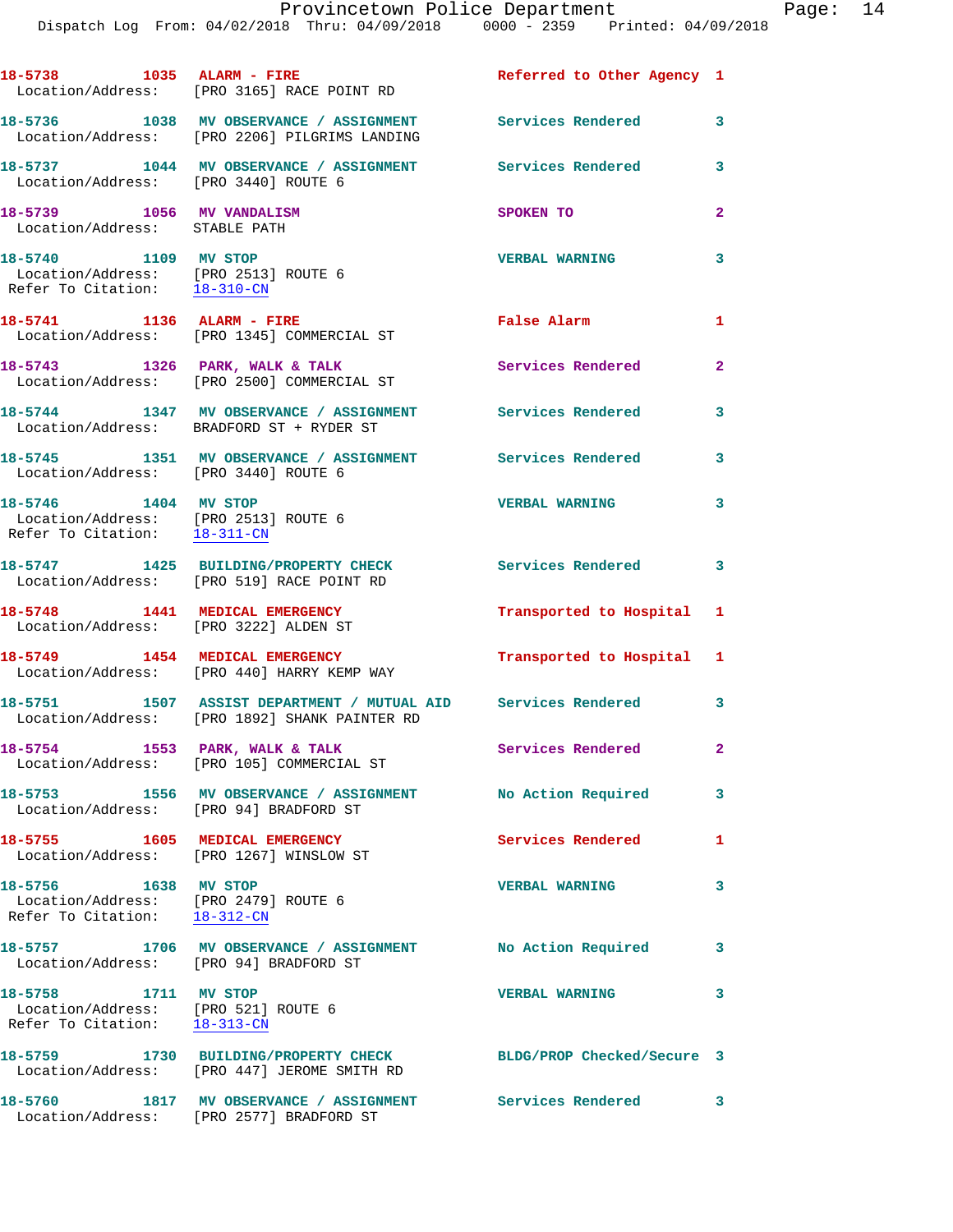|                      | Dispatch Log From: 04/02/2018 Thru: 04/09/2018 0000 - 2359 Printed: 04/09/2018                                                        | Provincetown Police Department       |              | Page: 15 |  |
|----------------------|---------------------------------------------------------------------------------------------------------------------------------------|--------------------------------------|--------------|----------|--|
|                      | 18-5761 1824 MV STOP 180 2008 2009 2012 2021 203<br>Location/Address: [PRO 2479] ROUTE 6<br>Refer To Citation: $\frac{18-314-CN}{28}$ |                                      |              |          |  |
|                      | 18-5762 1834 BUILDING/PROPERTY CHECK BLDG/PROP Checked/Secure 3<br>Location/Address: [PRO 519] RACE POINT RD                          |                                      |              |          |  |
|                      | 18-5763 1933 FIRE - CO ALARM<br>Location/Address: [PRO 3201] MONTELLO ST                                                              | False Alarm 1                        |              |          |  |
|                      | 18-5764 1958 BUILDING/PROPERTY CHECK BLDG/PROP Checked/Secure 3<br>Location/Address: [PRO 57] BRADFORD ST                             |                                      |              |          |  |
|                      | 18-5765 2005 MV OBSERVANCE / ASSIGNMENT No Action Required 3<br>Location/Address: BRADFORD ST + HOWLAND ST                            |                                      |              |          |  |
|                      | 18-5766 2014 BUILDING/PROPERTY CHECK BLDG/PROP Checked/Secure 3<br>Location/Address: [PRO 530] SHANK PAINTER RD                       |                                      |              |          |  |
|                      | 18-5767 2019 MV OBSERVANCE / ASSIGNMENT No Action Required 3<br>Location/Address: [PRO 2577] BRADFORD ST                              |                                      |              |          |  |
| 18-5768 2027 MV STOP |                                                                                                                                       | <b>SALL VERBAL WARNING AND STATE</b> |              |          |  |
|                      | 18-5769 2044 FIRE - STRUCTURE<br>Location/Address: [PRO 1454] BRADFORD ST                                                             | Extinguished                         | $\mathbf{1}$ |          |  |
|                      | 18-5770 2316 DISTURBANCE - FIGHT / ARGUMENT Services Rendered 1<br>Location/Address: [PRO 399] COMMERCIAL ST                          |                                      |              |          |  |
|                      | 18-5771 2344 BUILDING/PROPERTY CHECK BLDG/PROP Checked/Secure 3<br>Location/Address: [PRO 530] SHANK PAINTER RD                       |                                      |              |          |  |
|                      | 18-5773 2345 BAR CHECK<br>Location/Address: [PRO 399] COMMERCIAL ST                                                                   | No Action Required 2                 |              |          |  |
|                      | 18-5772 2352 PARK, WALK & TALK 2 Services Rendered 2<br>Location/Address: [PRO 2222] COMMERCIAL ST                                    |                                      |              |          |  |
|                      |                                                                                                                                       |                                      |              |          |  |

**For Date: 04/08/2018 - Sunday**

|                                                                  | 18-5774 0003 BUILDING/PROPERTY CHECK Services Rendered<br>Location/Address: [PRO 3259] MACMILLAN WHARF                                               |                          | $\overline{\mathbf{3}}$ |
|------------------------------------------------------------------|------------------------------------------------------------------------------------------------------------------------------------------------------|--------------------------|-------------------------|
|                                                                  | 18-5776                0016     MV OBSERVANCE / ASSIGNMENT                 Services Rendered<br>Location/Address: SHANK PAINTER RD + JEROME SMITH RD |                          | $\overline{\mathbf{3}}$ |
|                                                                  | $18-5777$ 0024 PARK, WALK & TALK<br>Location/Address: [PRO 175] COMMERCIAL ST                                                                        | <b>Services Rendered</b> | $\overline{2}$          |
| 18-5778 0029 BAR CHECK<br>Location/Address: [PRO 484] MASONIC PL |                                                                                                                                                      | No Action Required       | $\overline{2}$          |
| 18-5779 0032 TRESPASS                                            | Location/Address: [PRO 3033] COMMERCIAL ST                                                                                                           | SPOKEN TO                | $\overline{2}$          |
| Location/Address: [PRO 94] BRADFORD ST                           | 18-5780                0055     MV OBSERVANCE  /  ASSIGNMENT                  Services Rendered                                                      |                          | $\mathbf{3}$            |
|                                                                  | Location/Address: BRADFORD ST + HOWLAND ST                                                                                                           |                          | $\mathbf{3}$            |
| 18-5782 0102 MV STOP<br>Refer To Citation: 18-316-CN             | Location/Address: BRADFORD ST + ALLERTON ST                                                                                                          | <b>VERBAL WARNING</b>    | 3                       |
| 18-5783 0117 MV STOP<br>Location/Address: ROUTE 6                |                                                                                                                                                      | <b>VERBAL WARNING</b>    | $\mathbf{3}$            |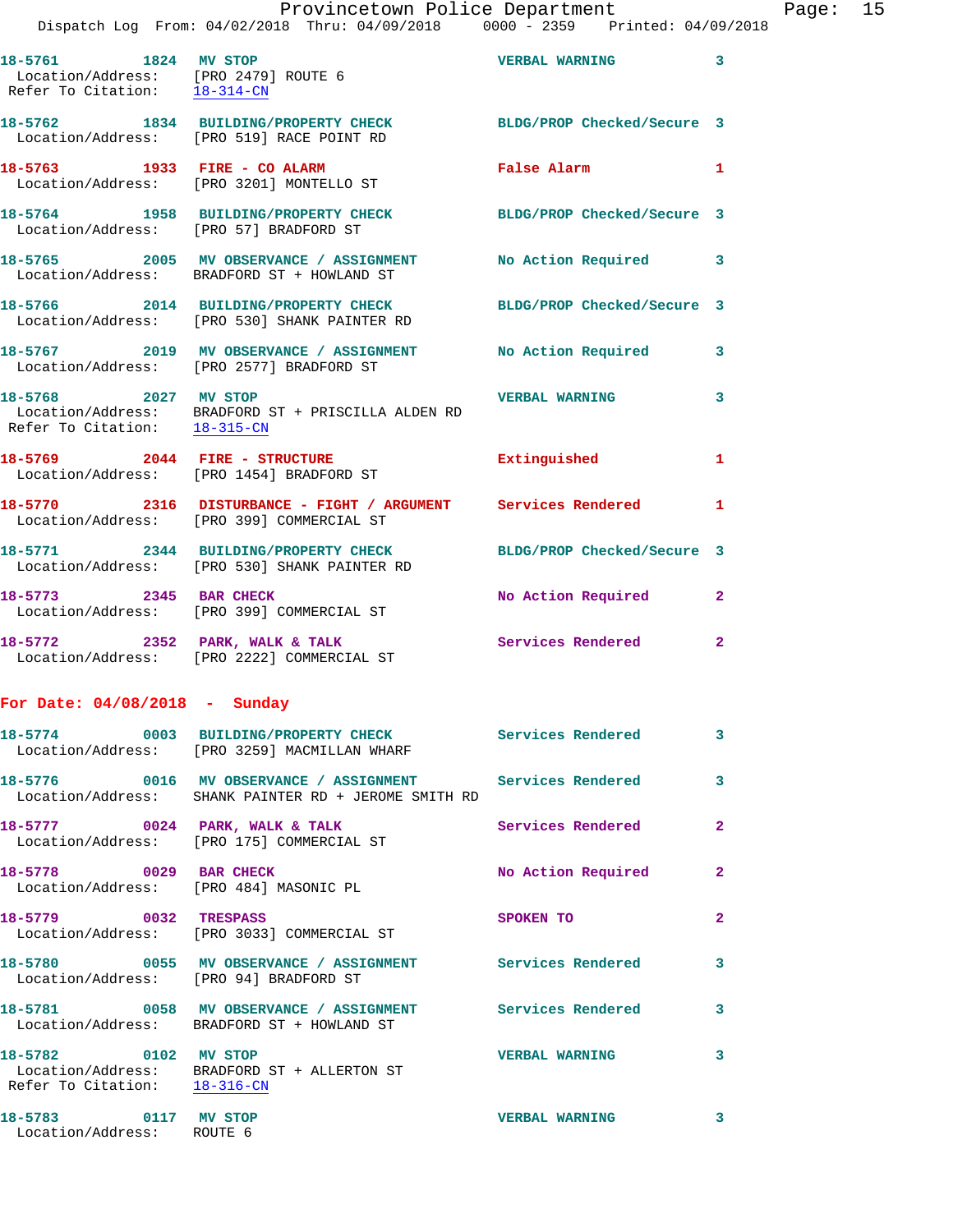|                                                                                              | Provincetown Police Department<br>Dispatch Log From: 04/02/2018 Thru: 04/09/2018 0000 - 2359 Printed: 04/09/2018 |                            |              |
|----------------------------------------------------------------------------------------------|------------------------------------------------------------------------------------------------------------------|----------------------------|--------------|
| Refer To Citation: 18-317-CN                                                                 |                                                                                                                  |                            |              |
|                                                                                              | 18-5784 0129 MV OBSERVANCE / ASSIGNMENT Services Rendered<br>Location/Address: [PRO 3912] SHANK PAINTER RD       |                            | 3            |
|                                                                                              | 18-5786 0148 BUILDING/PROPERTY CHECK<br>Location/Address: [PRO 2977] COMMERCIAL ST                               | Services Rendered          | 3            |
|                                                                                              | 18-5787 0201 BUILDING/PROPERTY CHECK<br>Location/Address: [PRO 1454] BRADFORD ST                                 | BLDG/PROP Checked/Secure 3 |              |
|                                                                                              | 18-5788 0221 BUILDING/PROPERTY CHECK<br>Location/Address: [PRO 1638] COMMERCIAL ST                               | BLDG/PROP Checked/Secure 3 |              |
|                                                                                              | 18-5789 0236 BUILDING/PROPERTY CHECK<br>Location/Address: [PRO 1454] BRADFORD ST                                 | BLDG/PROP Checked/Secure 3 |              |
|                                                                                              | 18-5790 0303 BUILDING/PROPERTY CHECK<br>Location/Address: [PRO 1454] BRADFORD ST                                 | <b>Services Rendered</b>   | 3            |
|                                                                                              | 18-5791 0337 BUILDING/PROPERTY CHECK<br>Location/Address: [PRO 1454] BRADFORD ST                                 | BLDG/PROP Checked/Secure 3 |              |
|                                                                                              | 18-5792 0431 BUILDING/PROPERTY CHECK<br>Location/Address: [PRO 1454] BRADFORD ST                                 | BLDG/PROP Checked/Secure 3 |              |
| Location/Address: ROUTE 6                                                                    | 18-5793 0444 MV OBSERVANCE / ASSIGNMENT Services Rendered 3                                                      |                            |              |
|                                                                                              | 18-5794 0504 BUILDING/PROPERTY CHECK<br>Location/Address: [PRO 1454] BRADFORD ST                                 | BLDG/PROP Checked/Secure 3 |              |
|                                                                                              | 18-5795 0546 BUILDING/PROPERTY CHECK<br>Location/Address: [PRO 2490] PROVINCELANDS RD                            | Services Rendered          | 3            |
|                                                                                              | 18-5796 0606 MV OBSERVANCE / ASSIGNMENT<br>Location/Address: JEROME SMITH RD + SHANK PAINTER RD                  | Services Rendered          | 3            |
| Location/Address: [PRO 2521] ROUTE 6                                                         | 18-5797 0715 MV OBSERVANCE / ASSIGNMENT Services Rendered                                                        |                            | 3            |
| 18-5798 0738 MV STOP<br>Location/Address: [PRO 2513] ROUTE 6<br>Refer To Citation: 18-318-CN |                                                                                                                  | <b>VERBAL WARNING</b>      | 3            |
|                                                                                              | Location/Address: [PRO 440] HARRY KEMP WAY                                                                       |                            | 3            |
| Location/Address: BRADFORD ST                                                                | 18-5803 6939 MV OBSERVANCE / ASSIGNMENT Services Rendered                                                        |                            | 3            |
| 18-5804 0948 MV STOP                                                                         | Location/Address: [PRO 94] BRADFORD ST<br>Refer To Citation: R8381266                                            | Citation / Warning Issue 3 |              |
| 18-5805 0952 MV DISABLED                                                                     | Location/Address: [PRO 175] COMMERCIAL ST                                                                        | <b>Services Rendered</b>   | $\mathbf{2}$ |
|                                                                                              | 18-5807 1040 MV OBSERVANCE / ASSIGNMENT<br>Location/Address: [PRO 2577] BRADFORD ST                              | No Action Required         | 3            |
| Location/Address: [PRO 2513] ROUTE 6                                                         | 18-5808 1042 MV OBSERVANCE / ASSIGNMENT                                                                          | <b>Services Rendered</b>   | 3            |
| 18-5809 1048 MV STOP<br>Location/Address: [PRO 521] ROUTE 6<br>Refer To Citation: R8381299   |                                                                                                                  | Citation / Warning Issue 3 |              |
| 18-5810                                                                                      | 1119 BUILDING/PROPERTY CHECK                                                                                     | BLDG/PROP Checked/Secure 3 |              |

Location/Address: [PRO 530] SHANK PAINTER RD

Page: 16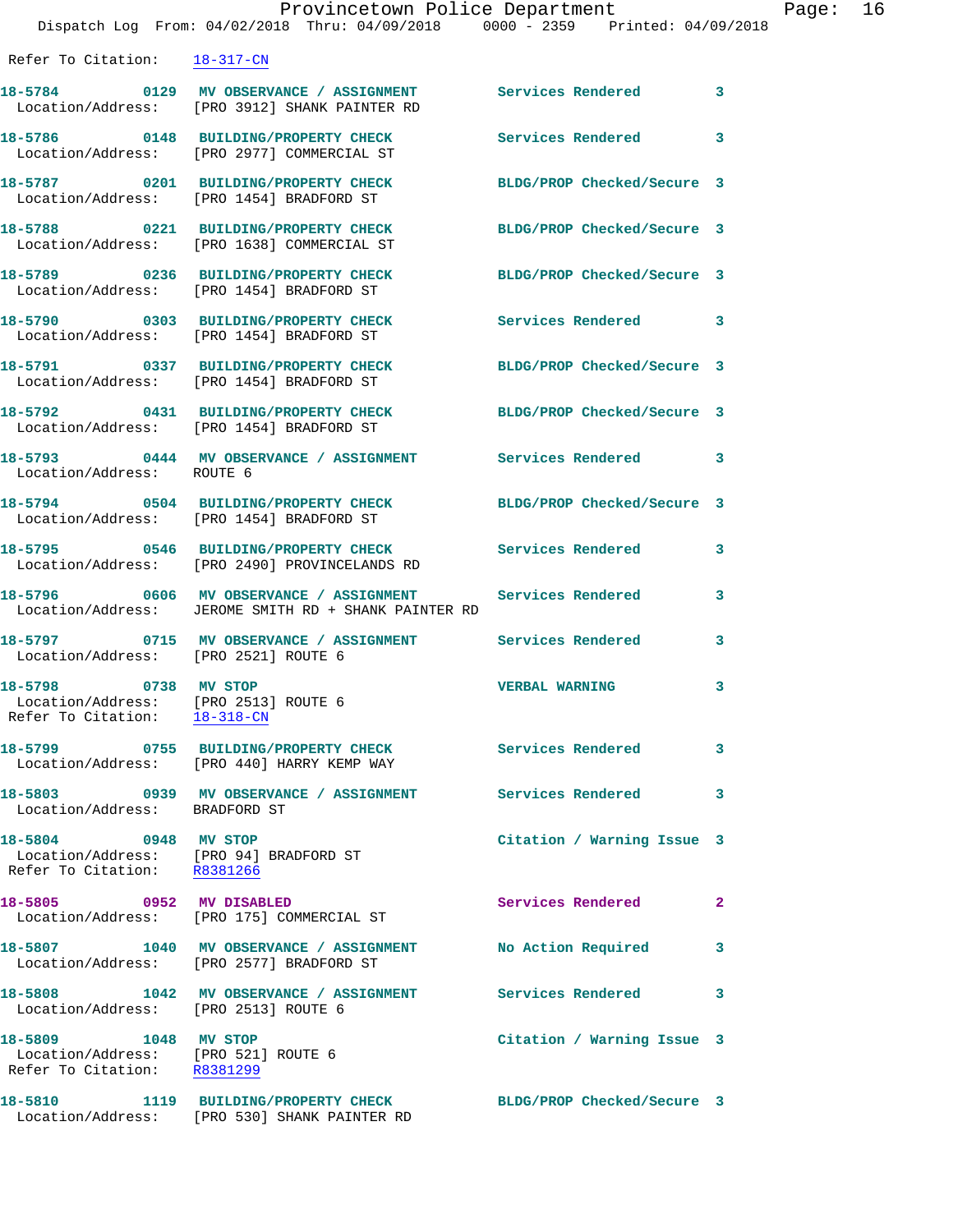|                                                                                             |                                                                                                                | Provincetown Police Department |                | Page: 17 |  |
|---------------------------------------------------------------------------------------------|----------------------------------------------------------------------------------------------------------------|--------------------------------|----------------|----------|--|
|                                                                                             | Dispatch Log From: 04/02/2018 Thru: 04/09/2018 0000 - 2359 Printed: 04/09/2018                                 |                                |                |          |  |
|                                                                                             | 18-5811 1149 BUILDING/PROPERTY CHECK Services Rendered<br>Location/Address: [PRO 530] SHANK PAINTER RD         |                                | 3              |          |  |
| 18-5813 1155 MV COMPLAINT                                                                   | Location/Address: [PRO 2500] COMMERCIAL ST                                                                     | Services Rendered              | $\mathbf{2}$   |          |  |
|                                                                                             | 18-5815 1202 SUSPICIOUS ACTIVITY<br>Location/Address: COMMERCIAL ST                                            | SPOKEN TO                      | $\mathbf{2}$   |          |  |
|                                                                                             | 18-5821 1238 ASSIST CITIZEN<br>Location/Address: [PRO 595] BRADFORD ST                                         | Services Rendered              | 3              |          |  |
| 18-5820 1306 FOLLOW UP<br>Location/Address: COMMERCIAL ST                                   |                                                                                                                | Services Rendered              | $\overline{2}$ |          |  |
| Refer To Citation: 18-319-CN                                                                | 18-5822 1327 MV STOP<br>Location/Address: [PRO VNEW] HOWLAND ST                                                | <b>VERBAL WARNING</b>          | 3              |          |  |
|                                                                                             | 18-5823 1338 BUILDING/PROPERTY CHECK BLDG/PROP Checked/Secure 3<br>Location/Address: [PRO 519] RACE POINT RD   |                                |                |          |  |
| Location/Address: [PRO 2521] ROUTE 6                                                        | 18-5824 1346 MV OBSERVANCE / ASSIGNMENT Services Rendered 3                                                    |                                |                |          |  |
|                                                                                             | 18-5825 1355 BUILDING/PROPERTY CHECK BLDG/PROP Checked/Secure 3<br>Location/Address: [PRO 175] COMMERCIAL ST   |                                |                |          |  |
|                                                                                             | 18-5826 1406 ASSIST DEPARTMENT / MUTUAL AID Referred to Other Agency 3<br>Location/Address: [TRU 166] SHORE RD |                                |                |          |  |
|                                                                                             | 18-5827 1407 BUILDING/PROPERTY CHECK BLDG/PROP Checked/Secure 3<br>Location/Address: [PRO 182] COMMERCIAL ST   |                                |                |          |  |
| 18-5828 1416 MISSING DOG<br>Location/Address: CENTRAL ST                                    |                                                                                                                | Services Rendered              | 3              |          |  |
|                                                                                             | 18-5829 1421 BUILDING/PROPERTY CHECK Services Rendered<br>Location/Address: [PRO 526] RYDER ST EXT             |                                | 3              |          |  |
|                                                                                             | 18-5830 1519 FOLLOW UP<br>Location/Address: [PRO 542] SHANK PAINTER RD                                         | Services Rendered              | $\mathbf{2}$   |          |  |
| Location/Address: [PRO 2521] ROUTE 6                                                        | 18-5831 1543 BUILDING/PROPERTY CHECK Services Rendered                                                         |                                | 3              |          |  |
| Location/Address: [PRO 94] BRADFORD ST                                                      | 18-5832 1613 MV OBSERVANCE / ASSIGNMENT No Action Required                                                     |                                | 3              |          |  |
|                                                                                             | 18-5833 1647 BUILDING/PROPERTY CHECK<br>Location/Address: [PRO 3259] MACMILLAN WHARF                           | Services Rendered              | 3              |          |  |
| 18-5834 1658 MV STOP<br>Location/Address: ROUTE 6 + SNAIL RD<br>Refer To Citation: R7274415 |                                                                                                                | Citation / Warning Issue 3     |                |          |  |
|                                                                                             | 18-5835 1704 PARK, WALK & TALK<br>Location/Address: [PRO 3004] BRADFORD ST                                     | No Action Required             | 2              |          |  |
| 18-5836 1719 MV STOP<br>Location/Address: [PRO 521] ROUTE 6<br>Refer To Citation: R7274416  |                                                                                                                | Citation / Warning Issue 3     |                |          |  |
|                                                                                             | 18-5837 1756 MV OBSERVANCE / ASSIGNMENT<br>Location/Address: [PRO 537] SHANK PAINTER RD                        | <b>Services Rendered</b>       | 3              |          |  |
|                                                                                             | 18-5838 1844 BUILDING/PROPERTY CHECK BLDG/PROP Checked/Secure 3<br>Location/Address: [PRO 2194] COMMERCIAL ST  |                                |                |          |  |
|                                                                                             | 18-5839 1847 BUILDING/PROPERTY CHECK<br>Location/Address: [PRO 1638] COMMERCIAL ST                             | BLDG/PROP Checked/Secure 3     |                |          |  |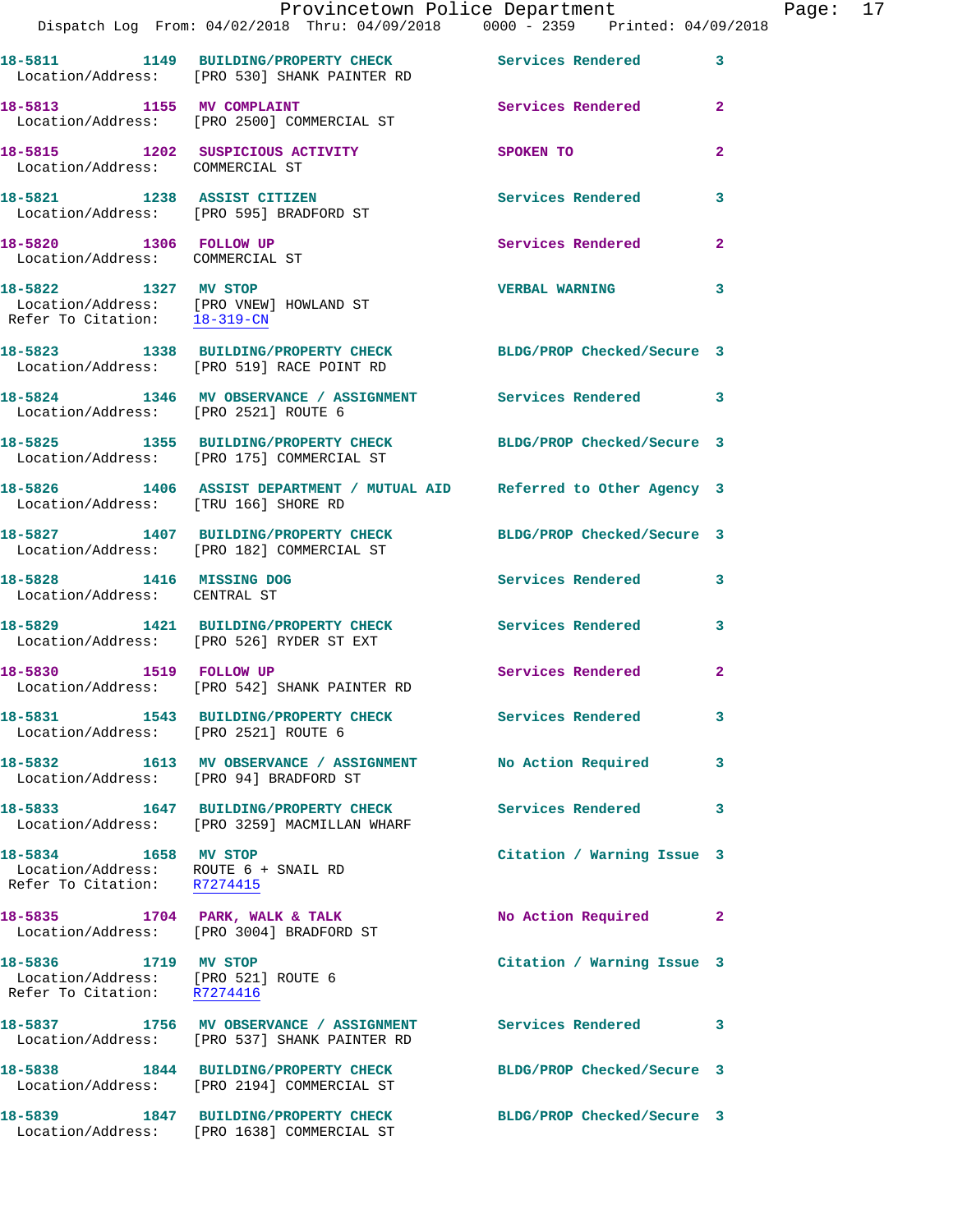|                                                 | 18-5840 1902 ASSIST DEPARTMENT / MUTUAL AID No Action Required<br>Location/Address: [PRO 2543] MACMILLAN WHARF |                            | 3                       |
|-------------------------------------------------|----------------------------------------------------------------------------------------------------------------|----------------------------|-------------------------|
|                                                 | 18-5841 1902 PARK, WALK & TALK<br>Location/Address: [PRO 2490] PROVINCELANDS RD                                | <b>Services Rendered</b>   | $\overline{2}$          |
| Location/Address: SHANK PAINTER RD              | 18-5842 1924 MV OBSERVANCE / ASSIGNMENT No Action Required 3                                                   |                            |                         |
| 18-5844<br>Location/Address: [PRO 571] ALDEN ST | 1956 BUILDING/PROPERTY CHECK                                                                                   | BLDG/PROP Checked/Secure 3 |                         |
|                                                 | 18-5843 1957 BUILDING/PROPERTY CHECK<br>Location/Address: [PRO 2481] TREMONT ST                                | <b>Services Rendered</b>   | $\overline{\mathbf{3}}$ |
| 18-5845 2002 BAR CHECK                          | Location/Address: [PRO 2737] COMMERCIAL ST                                                                     | No Action Required         | $\mathbf{2}$            |
|                                                 | 18-5847 2010 BUILDING/PROPERTY CHECK<br>Location/Address: [PRO 433] RYDER ST EXT                               | BLDG/PROP Checked/Secure 3 |                         |
|                                                 | 18-5846 2011 MV OBSERVANCE / ASSIGNMENT Services Rendered 3<br>Location/Address: BRADFORD ST + RYDER ST        |                            |                         |
|                                                 | 18-5849 2150 BUILDING/PROPERTY CHECK<br>Location/Address: [PRO 2540] RACE POINT RD                             | BLDG/PROP Checked/Secure 3 |                         |
|                                                 | 18-5850 2200 BUILDING/PROPERTY CHECK<br>Location/Address: [PRO 516] RACE POINT RD                              | BLDG/PROP Checked/Secure 3 |                         |
| 18-5851                                         | 2200 BUILDING/PROPERTY CHECK<br>Location/Address: [PRO 440] HARRY KEMP WAY                                     | BLDG/PROP Checked/Secure 3 |                         |
|                                                 | 18-5853 2337 BUILDING/PROPERTY CHECK<br>Location/Address: [PRO 3259] MACMILLAN WHARF                           | Services Rendered 3        |                         |
|                                                 | 18-5852 2341 BUILDING/PROPERTY CHECK<br>Location/Address: [PRO 488] MAYFLOWER ST                               | BLDG/PROP Checked/Secure 3 |                         |
|                                                 | 18-5854 2356 MV OBSERVANCE / ASSIGNMENT Services Rendered 3<br>Location/Address: BRADFORD ST + HIGH POLE HILL  |                            |                         |
| For Date: $04/09/2018$ - Monday                 |                                                                                                                |                            |                         |
|                                                 | 18-5855 0003 MV OBSERVANCE / ASSIGNMENT Services Rendered<br>Location/Address: [PRO 530] SHANK PAINTER RD      |                            | $\overline{\mathbf{3}}$ |

**18-5857 0039 BUILDING/PROPERTY CHECK BLDG/PROP Checked/Secure 3**  Location/Address: [PRO 444] HIGH POLE HILL **18-5856 0041 BUILDING/PROPERTY CHECK BLDG/PROP Checked/Secure 3**  Location/Address: [PRO 186] COMMERCIAL ST **18-5858 0053 BUILDING/PROPERTY CHECK BLDG/PROP Checked/Secure 3**  Location/Address: [PRO 413] CONWELL ST 18-5859 0110 MV OBSERVANCE / ASSIGNMENT Services Rendered 3 Location/Address: HARRY KEMP WAY + CONWELL ST **18-5861 0116 MV STOP VERBAL WARNING 3**  Location/Address: ROUTE 6 + HOWLAND ST Refer To Citation: 18-320-CN 18-5860 0117 MV OBSERVANCE / ASSIGNMENT Services Rendered 3 Location/Address: BRADFORD ST + RYDER ST **18-5862 0211 BUILDING/PROPERTY CHECK BLDG/PROP Checked/Secure 3**  Location/Address: [PRO 1638] COMMERCIAL ST